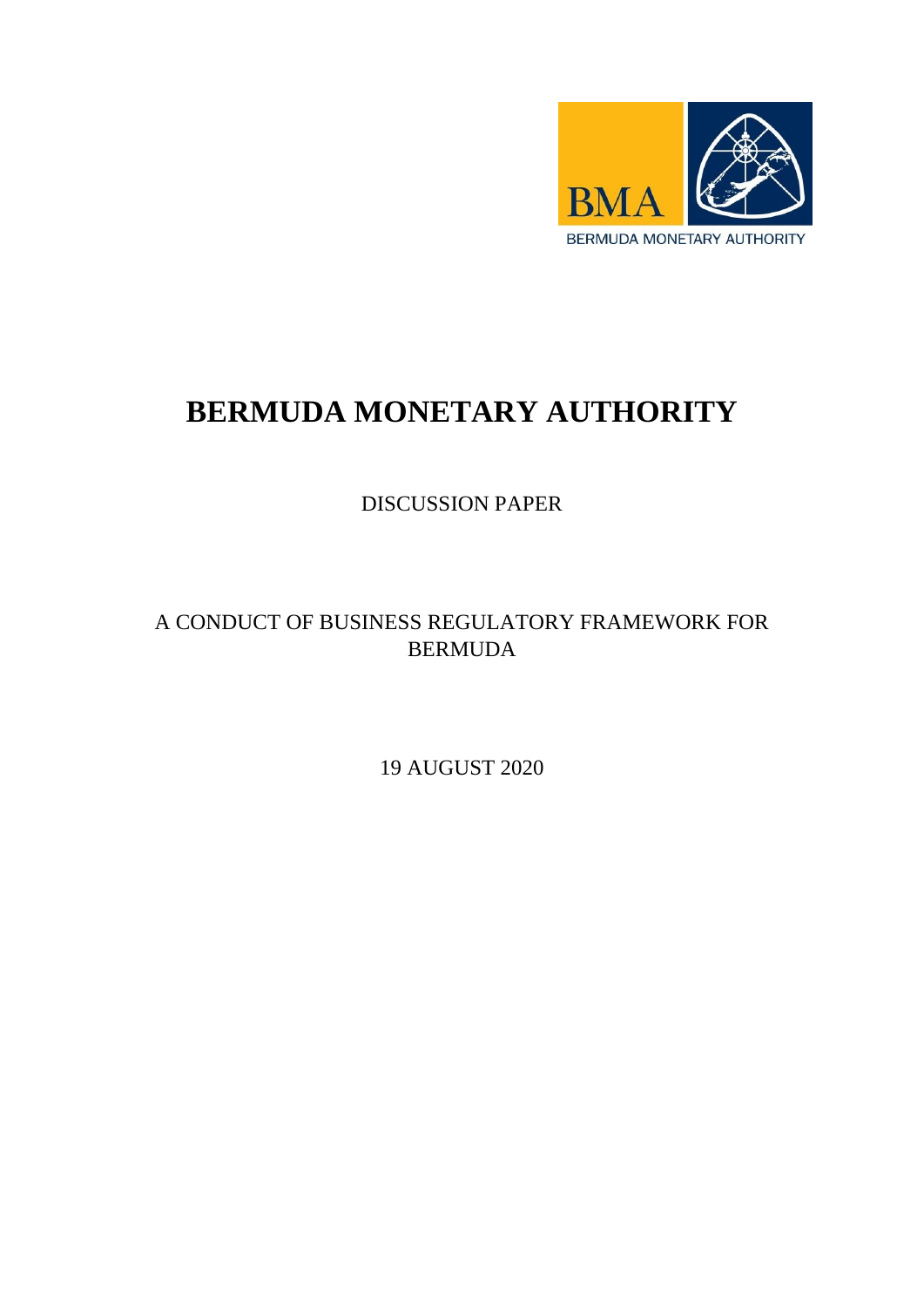## **TABLE OF CONTENTS**

| $\mathbf{I}$ . |                                                              |
|----------------|--------------------------------------------------------------|
| II.            |                                                              |
| III.           |                                                              |
| IV.            | PROPOSAL FOR THE REGULATION CONDUCT OF BUSINESS IN BERMUDA'S |
|                |                                                              |
| V.             | PRINCIPLES GOVERNING GOOD CONDUCT OF BUSINESS AND CONSUMER   |
|                |                                                              |
| VI.            | WHAT ARE REASONABLE OUTCOMES FOR EFFECTIVE CONSUMER          |
|                |                                                              |
| VII.           | PROPOSED ROAD MAP TO ENHANCING REGULATORY OVERSIGHT  11      |
|                |                                                              |
|                |                                                              |
|                |                                                              |

The views of stakeholders, and others within the financial services industry and of any other interested persons, on this paper are invited. Survey responses should be sent digitally via the below links, not later than 30 September 2020. General comments can be sent via email to conduct@bma.bm.

- Discussion [questions for all stakeholders](https://www.surveymonkey.com/r/FQZYYMT) Survey 1
- [Survey for consumers of financial services and products in Bermuda](https://www.surveymonkey.com/r/GSK8LW2) Survey 2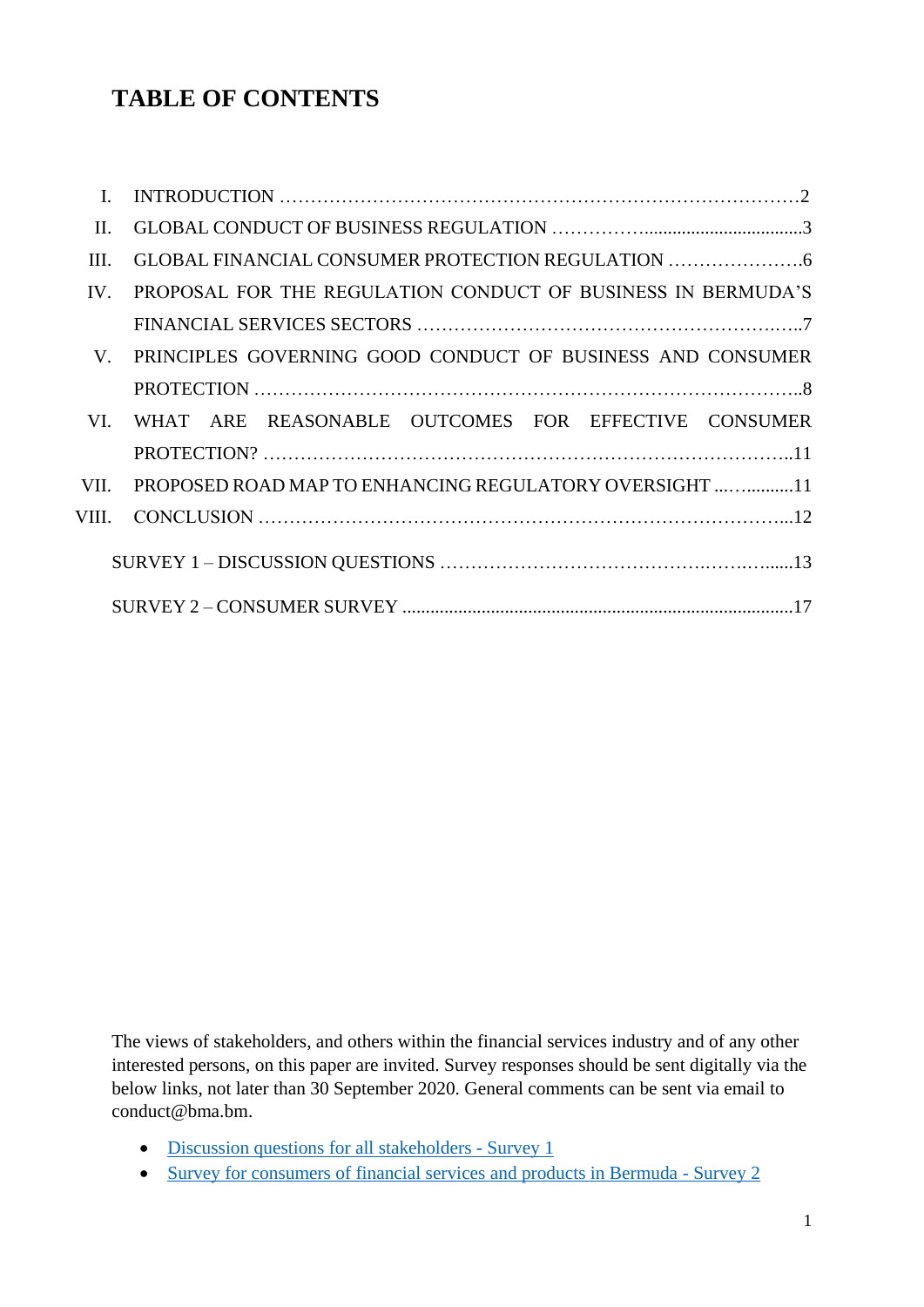## **I. INTRODUCTION**

1

- 1. The Bermuda Monetary Authority (Authority) recently undertook an internal review that examined the alignment of the Authority's strategic plan and operations against its stated objectives and statutory mandate as the sole regulator of Bermuda's financial services sector. As a result of this review, the Authority decided to pursue the creation of a riskbased regulatory regime to foster appropriate consumer protection as one of its key strategic initiatives. Although the Authority is a prudential regulator and not a conduct regulator, it is of the view that it is important to regulate the conduct of business within the financial services sectors it regulates, in order to protect financial services consumers. The proposals in this paper are intended to assist the Authority in determining if and how it could expand its current limited conduct scope.
- 2. Currently, the Bermuda Monetary Authority Act 1969 (BMA Act) does not provide the Authority with a specific power to enforce consumer protection; however, certain acts, such as the Insurance Act 1978, make explicit note of the Authority's role in protecting the clients and potential clients of registrants. Additionally, the Authority has always employed elements of consumer protection within its prudential framework by employing the good conduct of its licensees and registrants to mitigate harm to consumers. These include the requirements surrounding conducting business with integrity and skill, fair dealing, disclosures, conflicts of interest, complaints handling, client relationships and client asset protection, which are mainly found in the various sector-specific codes of conduct or practice issued by the Authority. These are primarily concerned with preventing breaches of law rather than focusing on fair outcomes for consumers specifically.
- 3. While there is no single, generally accepted definition of business conduct, for the purposes of this Discussion Paper (DP), 'business conduct' refers to the actions or nonactions (i.e. behaviour) of financial services firms that may affect consumers or potential consumers. This behaviour stems, inter alia, from the behaviour of individuals at any level within the firm, the firm's strategy, business model, culture, governance and other internal frameworks, and its systems and processes. The Authority has chosen to utilise 'conduct' or 'conduct of business' (opposed to 'market conduct') as it broadly encompasses consumer protection matters. This latter term is interpreted more narrowly: in some contexts<sup>1</sup>, purely focusing on the activities within the securities markets; specifically, what behaviours amount to market abuse.

<sup>&</sup>lt;sup>1</sup> I.e. the regulatory frameworks of the UK and Guernsey, and the work of the International Organization of Securities Commissions (IOSCO) and the Financial Stability Board (FSB).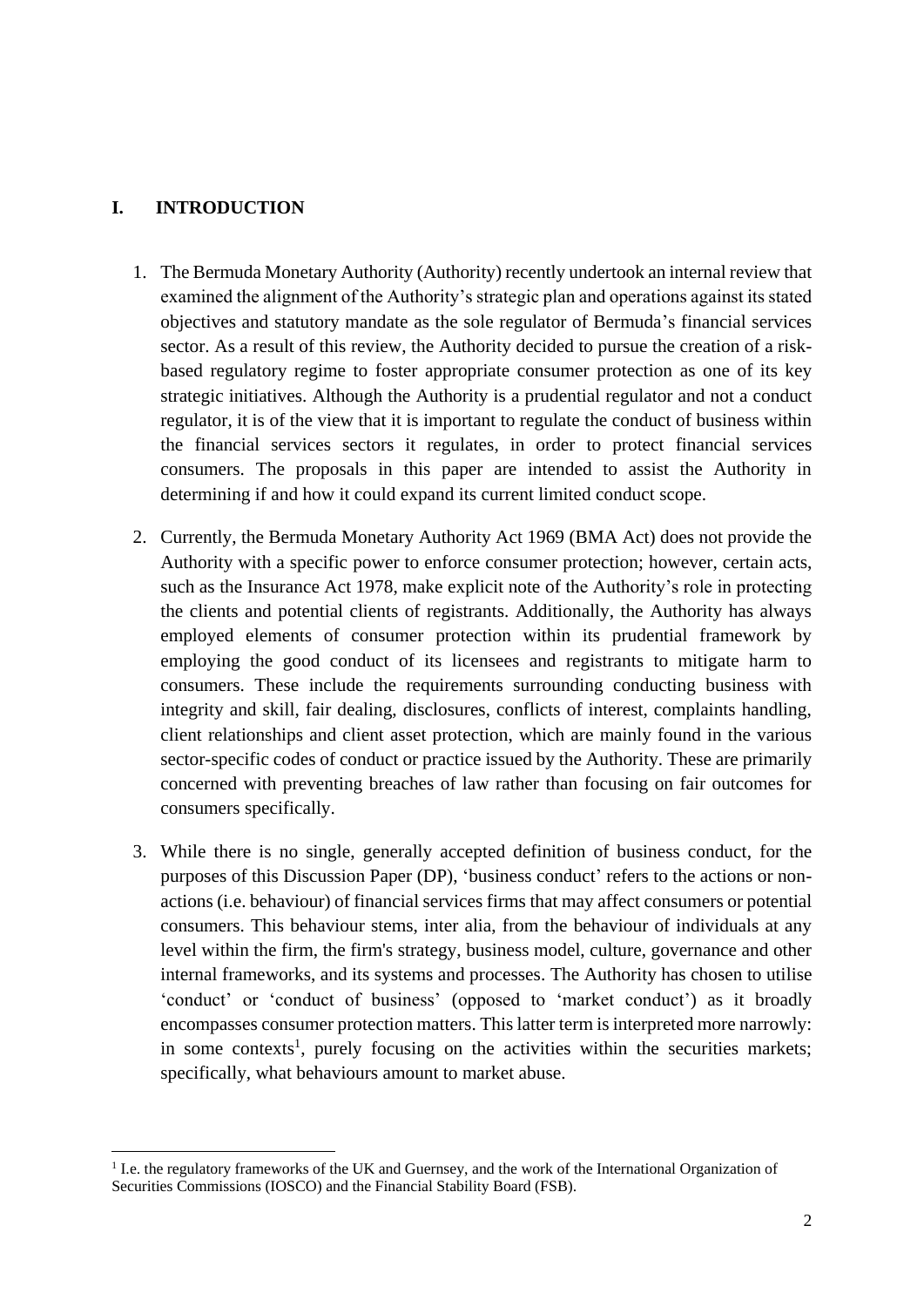- 4. Financial products and services are vitally important in the everyday lives of consumers. They enable them to pay for goods and services, insure against future risks, save for retirement and borrow to meet short- and longer-term needs. They can, however, also pose risks where the firm's conduct creates or contributes to a consumer's financial harm. In recent years, the Authority has seen an increase in the number of complaints received from financial services consumers regarding the conduct of licensed firms.
- 5. Globally, over the last decade, the mitigation of misconduct risk and the protection of financial services customers has become a priority objective for regulators and international standard-setting bodies. Since the 2007-2009 financial crisis, a robust conduct supervision regime is seen as a means to secure fair outcomes for consumers on an individual level, whilst also supporting the long-term stability of the financial system through increased consumer trust and market confidence.
- 6. The Authority recognises that widespread misconduct can lead to financial failures or market disruptions and, as such, seeks to strengthen its supervision in this regard. By enhancing requirements for good business conduct and consumer protection across the financial services sectors it regulates, the Authority hopes to improve consumer outcomes. Many of the specific changes proposed in Section V below are driven by consumer complaints received by the Authority and the evolution of international best practice.
- 7. In its 2020 Business Plan, the Authority committed to exploring the development of a conduct of business regime for the financial services sectors it regulates. Ultimately, the Authority intends to expand its statutory mandate, pursuant to section 3 of the BMA Act, to develop oversight of the conduct of the financial services sectors it regulates and support the protection and awareness of financial services for consumers. As stated in the Business Plan, in enhancing its regulatory framework in this way, the Authority is committed to developing and applying international standards whilst maintaining its pragmatic approach.
- 8. This DP represents the Authority's first step in its proposal to explore consumer protection by regulating the business conduct of financial services providers licensed by the Authority and seeks input from relevant stakeholders (i.e. licensed financial institutions, clients of the licensees and industry groups). The content expressed in this DP is only intended to facilitate discussion and should not be construed as the Authority's decided approach to regulating conduct of business. Rather, the feedback elicited from this DP is intended to materially assist the Authority in formulating a final proposal.

### **II. GLOBAL CONDUCT OF BUSINESS REGULATION**

9. The regulation and supervision of conduct has two aims. First, to ensure that financial markets operate fairly and efficiently, and second, that consumers are protected. Often,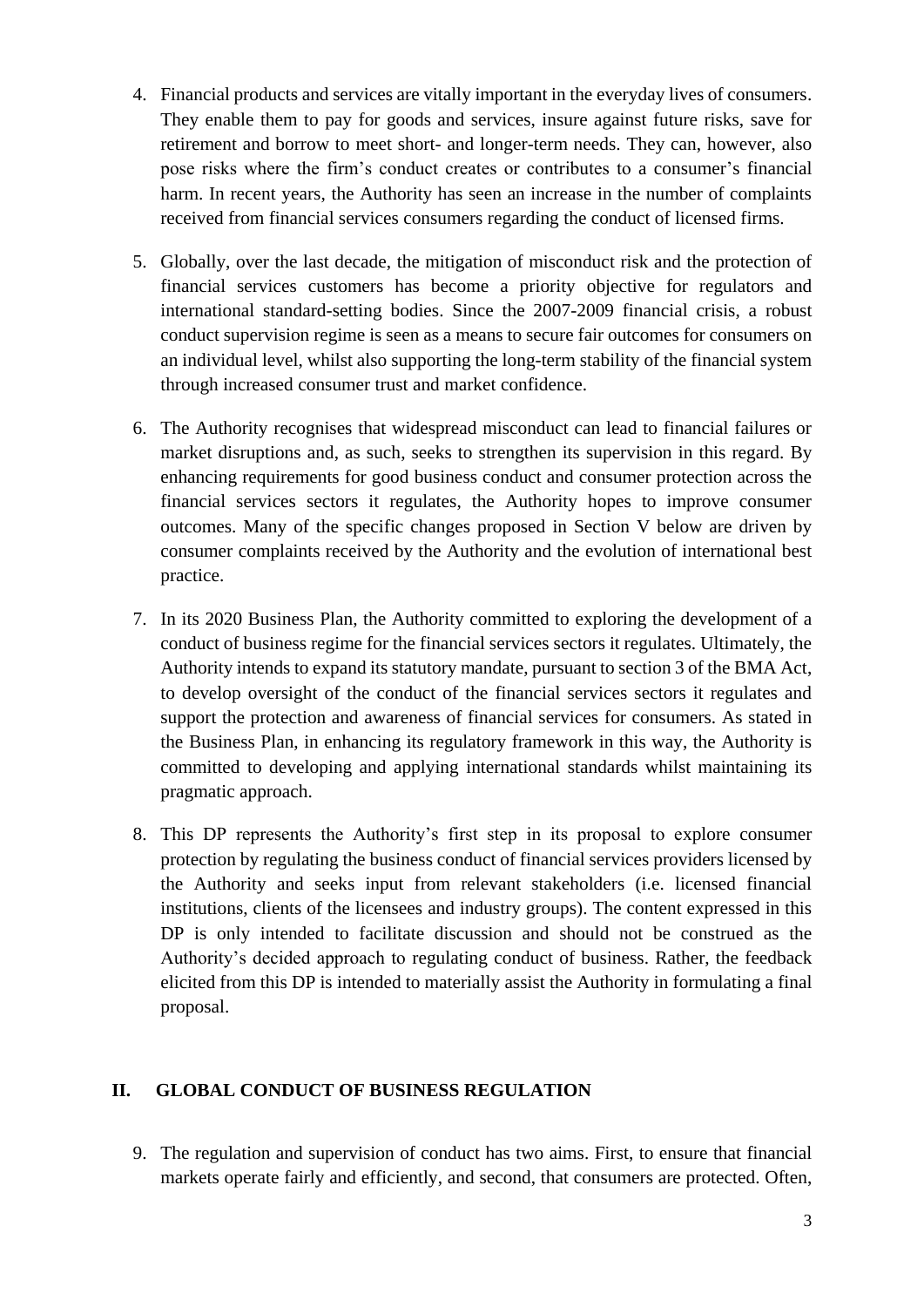the protection of consumers is seen as the ultimate goal. However, consumers also benefit by regulatory efforts to promote fair competition amongst financial services providers, whilst ensuring that they are well capitalised to meet their obligations to other market participants and consumers, and safeguarding the stability and efficient operation of the markets.

- 10. Whilst it is widely agreed amongst international standard-setters that conduct supervision is important and that there are certain critical elements of good conduct, there is no agreed view on the optimal approach to this type of supervision. Moreover, there are significant distinctions in thinking amongst the various financial sector authorities and bodies, each taking a different view of their sector's products, institutions and infrastructures. The following paragraphs outline the different approaches taken by certain international standard-setters.
- 11. IOSCO has conducted a comprehensive review of its 38 principles and standards of securities regulation and identified five categories of conduct which should be addressed in regulations:
	- Honesty
	- Upholding market integrity
	- Conflicts management
	- Competence
	- Communication and confidentiality
- 12. IOSCO has produced several studies and reports focusing the attention of its members on the effects of good conduct, not just for consumer protection, but also for market stability and effective competition. The primary focus of IOSCO's task force work to date has been on the wholesale market (as opposed to the retail market). In particular, a report<sup>2</sup> published in 2017 aimed to assist members in discouraging, identifying, preventing and sanctioning misconduct by individuals in the wholesale market. It was hoped that preventing misconduct would increase investor trust and confidence and promote the fair and efficient operation of the markets.
- 13. Similarly, the Bank for International Settlements (BIS) and the Basel Committee on Banking Supervision (BCBS) have kept their core principles for effective banking supervision under continuous review. The focus of this work is the prudential regulation of banks and banking systems. Given the fundamental deficiencies in banks' corporate governance that were exposed during the financial crisis leading to consumer harm, greater emphasis was given to sound corporate governance practices. Greater prominence was also given to public disclosure and transparency, although there was no specific inclusion of conduct risk as the principles remain focused on financial risks.

**.** 

<sup>2</sup> IOSCO Task Force Report on Wholesale Market Conduct – June 2017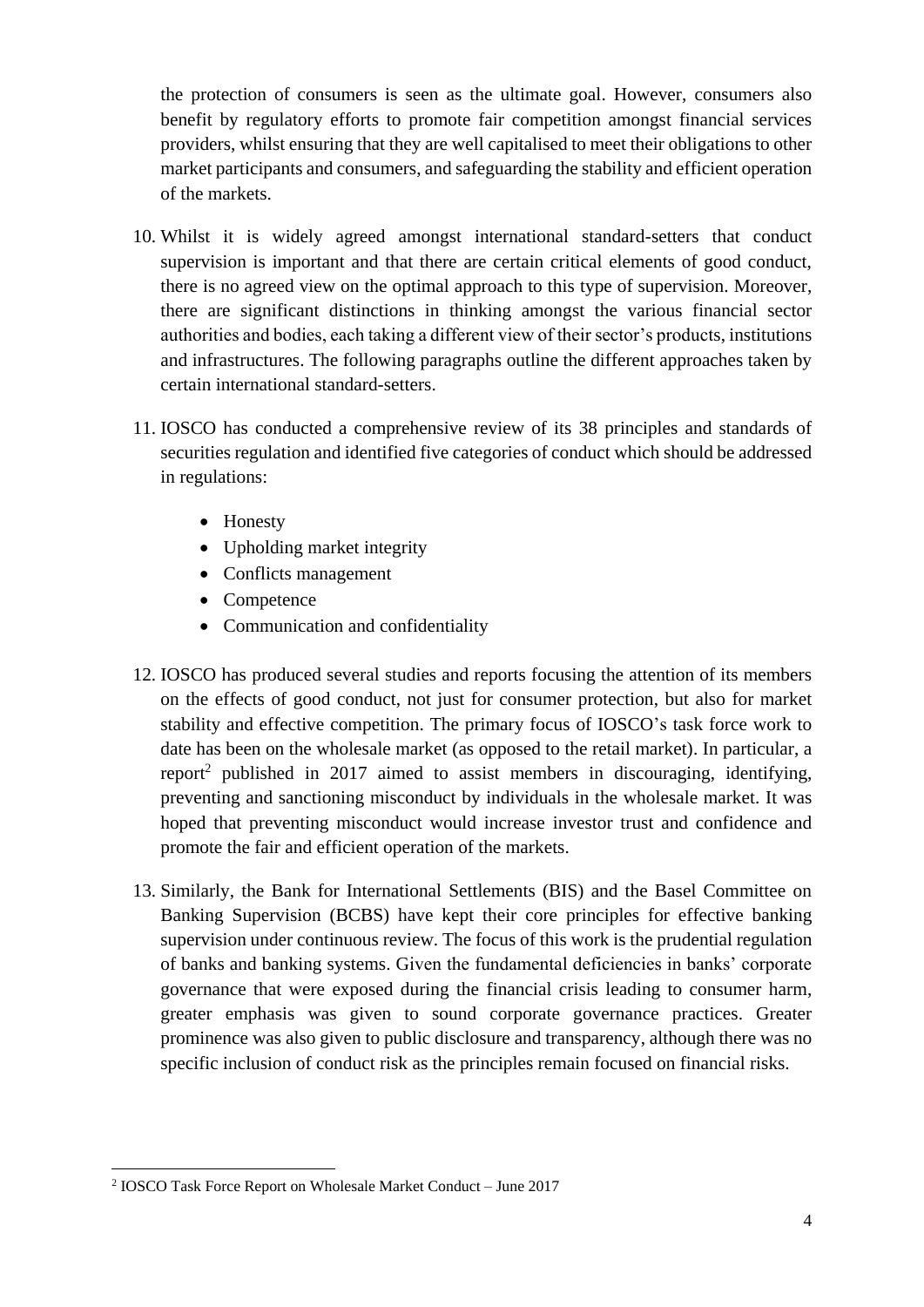- 14. The International Association of Insurance Supervisors (IAIS) addresses conduct of business extensively in its Insurance Core Principles (ICPs); particularly, in ICP 19 which sets standards for regulated insurance business in the following areas:
	- Introductory guidance
	- Respective responsibilities
	- Cross-border and group considerations
	- Supervisory cooperation
	- Fair treatment of customers
	- Conflicts of interest
	- Product development and pre-contractual stage
	- Promotion of products which is clear, fair and not misleading
	- Advice to take into account customer's disclosed circumstances
	- Policy servicing
	- Transparent, timely and fair claims handling
	- Complaints to be handled in a timely and fair manner
	- Protection and use of information on customers
	- Information supporting fair treatment (supervisor disclosures)
- 15. Similar to the diverging approaches amongst international standard-setting bodies, individual jurisdictions also approach conduct of business supervision differently based on their own national objectives, priorities, experiences and financial regulatory architecture.
- 16. In some jurisdictions, unlike Bermuda, there are separate supervisory authorities for each financial sector, and they have responsibility for prudential and conduct supervision for the sector they supervise. In New Zealand, for example, the Financial Markets Authority (FMA) is responsible for enforcing securities financial reporting and company law as they apply to financial services and securities markets. Working with other government agencies, such as the Reserve Bank of New Zealand (Banking and Insurance) and the Commerce Commission (Competition), they focus on the conduct of business and efficiency in financial markets.
- 17. Many jurisdictions have a stand-alone conduct regulator to cover multiple sectors. In the UK, the regulatory structure changed in April 2013 so that the former Financial Services Authority was replaced by two new regulators (the twin peaks approach) with distinct statutory mandates, the Financial Conduct Authority (FCA) and Prudential Regulation Authority (PRA). The PRA acts as the prudential regulator of banks, building societies, credit unions, insurers and major investment firms. The FCA has a wide conduct remit including protection of consumers and financial markets and promotion of competition in multiple sectors.
- 18. Finally, other jurisdictions have one integrated authority with responsibility for multiple business sectors and covering prudential and conduct concerns. In Ireland, the Central Bank of Ireland has responsibility for both prudential regulation and conduct of business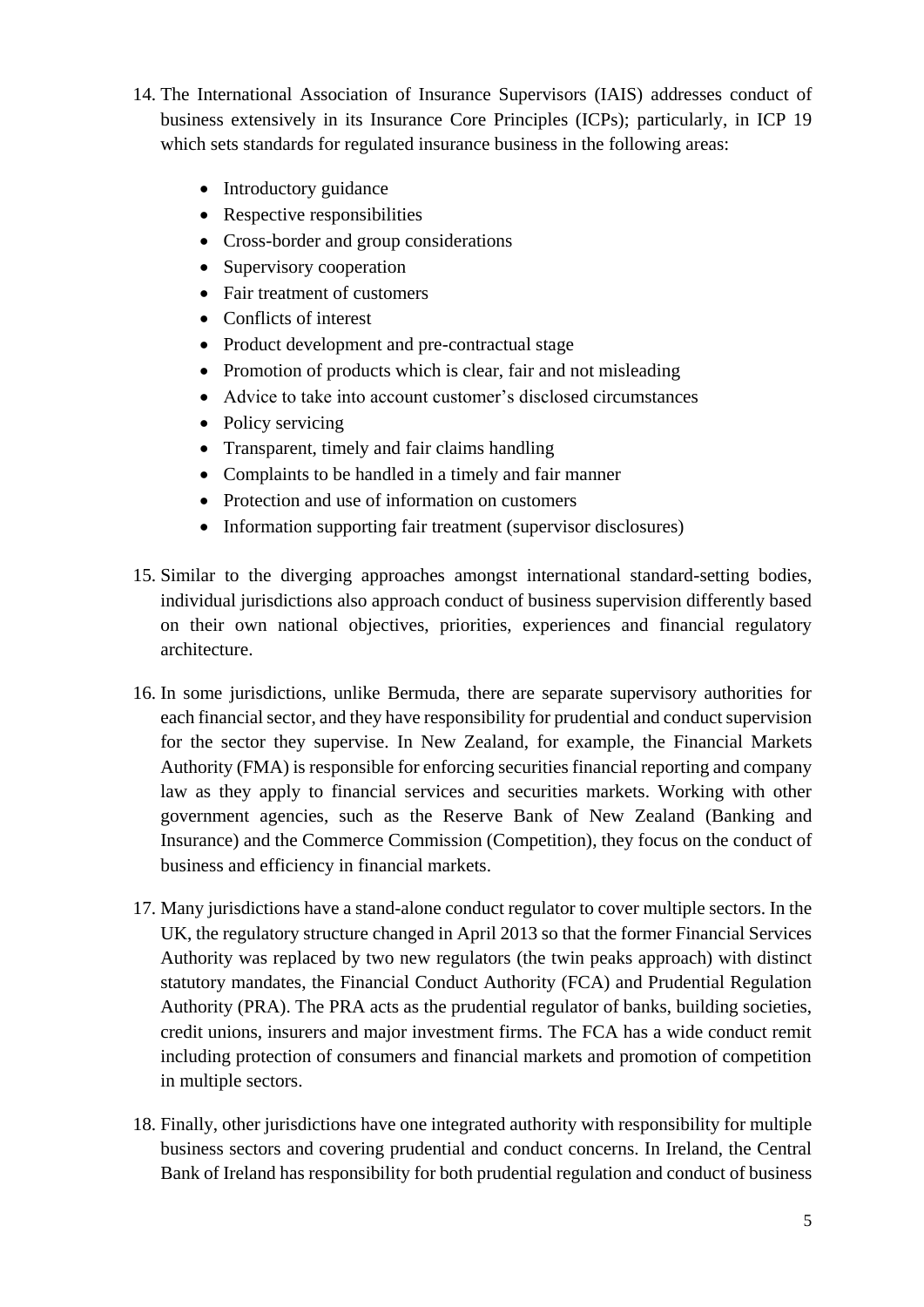and consumer protection concerns for multiple sectors including banking, insurance and securities. Given the size and scale of Bermuda's financial services market, this would likely be the model Bermuda will follow, where the Authority will be the integrated financial services regulator.

## **III. GLOBAL FINANCIAL CONSUMER PROTECTION REGULATION**

- 19. In researching conduct of business supervision regimes and associated international standards, the Authority formed the view that our initial focus should be on financial consumer protection. This is because when consumers are not protected, this can adversely affect financial stability and market confidence. When firms engage in misconduct towards their customers, it can affect how consumers view an entire industry and harm a jurisdiction's reputation.
- 20. With this in mind, the Authority reviewed the G20 High-Level Principles on Financial Consumer Protection report<sup>3</sup> which was endorsed by the G20 and later by the Organisation for Economic Co-operation and Development (OECD). All financial sectors are covered; however, the principles do not deal with sector-specific issues. The 10 principles cover the following areas:
	- Legal, regulatory and supervisory framework
	- Role of oversight bodies
	- Equitable and fair treatment of consumers
	- Disclosure and transparency
	- Financial education and awareness
	- Responsible business conduct of financial services providers and authorised agents
	- Protection of consumer assets against fraud and misuse
	- Protection of consumer data and privacy
	- Complaints handling and redress
	- Competition
- 21. As a result of the work carried out by the supranational bodies, regulators globally have also increased their focus on financial consumer protection. In the UK, the FCA provides a number of resources for consumers of financial services to allow them to make informed decisions. The FCA works closely with the Competition and Markets Authority, the Financial Ombudsman Service and other agencies to achieve protection for consumers.
- 22. In New Zealand, the FMA has produced a number of resources aimed at educating financial services consumers and ensuring appropriate disclosures are made by firms.

**<sup>.</sup>** <sup>3</sup> G20 High-Level Principles on Financial Consumer Protection – October 2011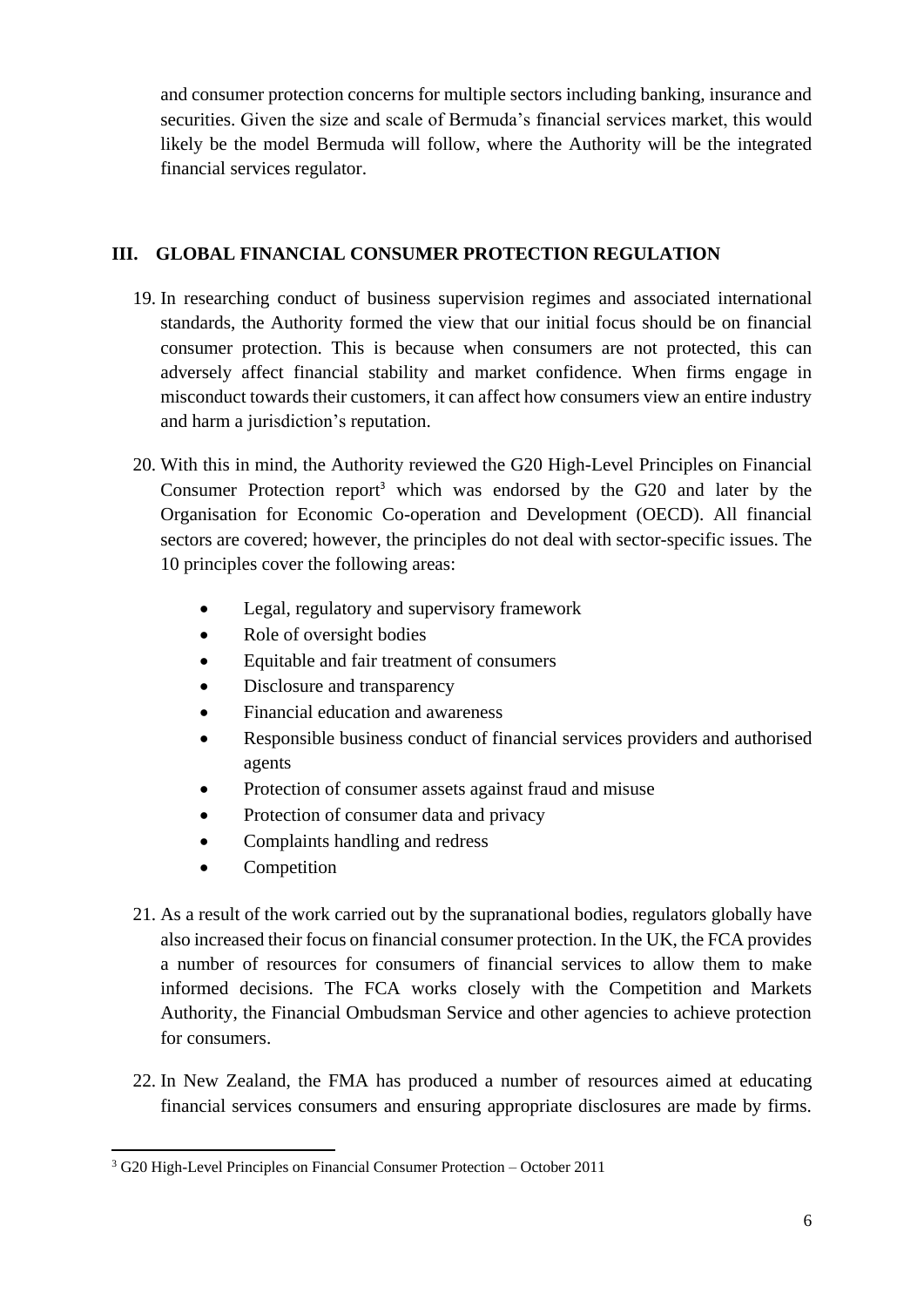The FMA undertakes thematic reviews and monitoring to ensure firms comply with their obligations pursuant to the Financial Markets Conduct Act.

- 23. The regulatory approach to financial consumer protection is tailored by each regulator to reflect the differing expectations and experiences of consumers of the products of different types of financial institutions. For example, investors are concerned with having the risks of a particular investment explained to them accurately and having their investments managed competently, whilst insurance consumers are concerned with the fair handling of their claims and the insurers' ability to pay them.
- 24. The rapid development of financial markets, complex financial products and technological changes are driving standard-setting bodies to continue to urge national regulators to focus on consumer protection. The OECD, in particular, has highlighted the need for oversight authorities to have the necessary mandates and resources to carry out separate consumer protection functions and to avoid allowing the speed of innovation to produce regulatory gaps.

## **IV. PROPOSAL FOR THE REGULATION OF CONDUCT OF BUSINESS IN BERMUDA'S FINANCIAL SERVICES SECTORS**

- 25. Following the research outlined above, the Authority formed the view that in order to be effective, Bermuda's consumer protection regime must cater for both retail and wholesale consumers. The Authority considers it pragmatic to first focus on the conduct of financial services firms catering primarily to retail consumers as opposed to those serving wholesale counterparties. Ideally, the focus of the Authority's attention would be to narrow the gap between treatment of wholesale and retail consumers as the conduct regime matures. As such, the Authority intends that the principles, as stated under section V, will be drafted so as to be broadly applicable, but the initial implementation of the framework will focus on those sectors and firms which primarily cater to retail consumers.
- 26. Retail consumers generally choose financial services and products for their own use and will consist of individuals and potentially small- or medium-sized businesses. Typically, they will be smaller and less sophisticated consumers, motivated by their own needs. Retail consumers, though responsible for the decisions they make, cannot always be expected to have enough financial knowledge, information and understanding of complex products and risks to decide what is in their best interest.
- 27. Wholesale consumers are sophisticated and professional counterparties and are generally better informed than retail consumers. Moreover, as result of their size, wholesale consumers have greater purchasing power to leverage better outcomes for themselves when compared to their retail counterparts. Due to their size and sophistication, often wholesale consumers are dealing in financial instruments tailored to their specific needs, which will eliminate many of the product-suitability concerns present in the retail market.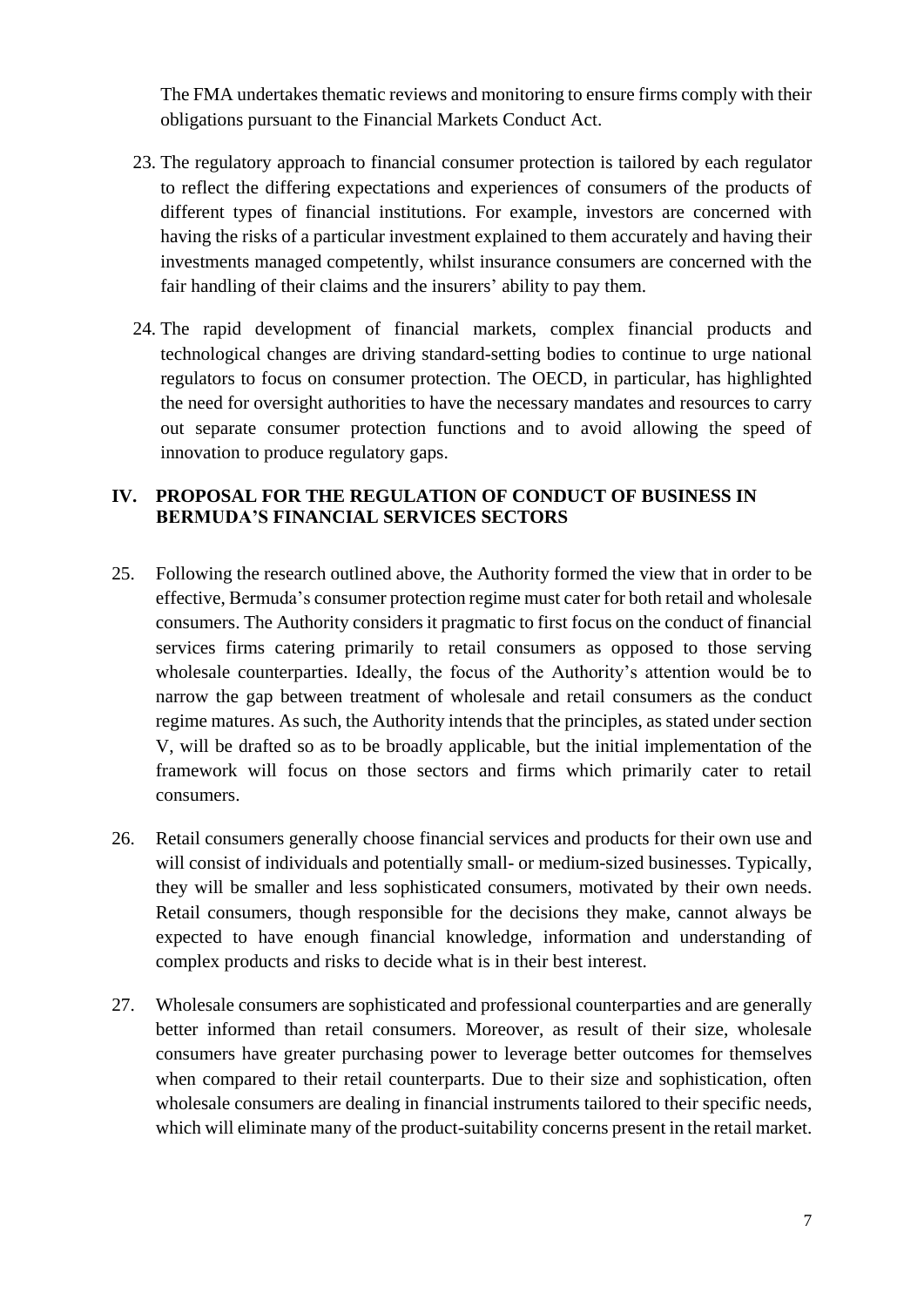- 28. In order to regulate conduct in the specialised wholesale market, the Authority would require a highly nuanced regulatory approach. This approach would likely necessitate more sophisticated analytics and a more intensive level of reporting to monitor the higher transaction volumes and greater uses of new technology which occur in some wholesale markets.
- 29. Given the differences in the structure of the retail and wholesale markets, the areas of concern for regulators of conduct in these markets will be different. However, there are some areas of commonality which can be applied to both, as reflected in the IOSCO work noted above. In light of this, the principles the Authority proposes may usefully be applied to protect both the retail and wholesale consumer. While the Authority's initial approach will focus on retail consumer protection, by encouraging good conduct in financial services firms, this will also positively affect outcomes for wholesale consumers.

## **V. PRINCIPLES GOVERNING GOOD CONDUCT OF BUSINESS AND CONSUMER PROTECTION**

- 30. In assessing the critical elements of good conduct of business, the Authority has identified six essential high-level principles required to secure a high degree of protection for consumers of financial services. In forming this view, the Authority has determined that an effective regulatory framework for conduct of business must create a financial services sector where financial institutions give greater regard for the needs and vulnerabilities of consumers. This means that firms treat customers equitably according to their financial acumen, and position their business practices and corporate culture to achieve this. The Authority recognises that consumers need to have clear and comprehensible information to make timely decisions about the products and services they choose. Moreover, they should have available the appropriate educational tools and mechanisms to better understand financial risks and complex products and services. Consumers should have confidence that firms they are dealing with will protect their assets from inappropriate use. Lastly, the nature of complaints received by the Authority underscores the need for consumers to be able to raise complaints and reasonably expect redress where issues arise in the course of their relationship with financial institutions.
- 31. The Authority recognises that much of the content in the below principles mirrors the requirements that currently exist in some sectoral codes of conduct or practice. However, the Authority's objective in proposing these high-level, cross-sectoral principles is to regularise expectations of conduct for all Authority-licensed entities. Currently, there is variation on code requirements across sectors, and the Authority recognises that this has the potential to create uncertainty and inefficiencies for entities which hold multiple licences. If adopted, the Authority envisions that these high-level principles will guide the conduct of all licensed entities generally, and the sector-specific codes will impose more sector-specific conduct requirements.
- 32. The below principles are aligned to the international best practices and principles promulgated by the IAIS, IOSCO, OECD and the World Bank. The Authority is of the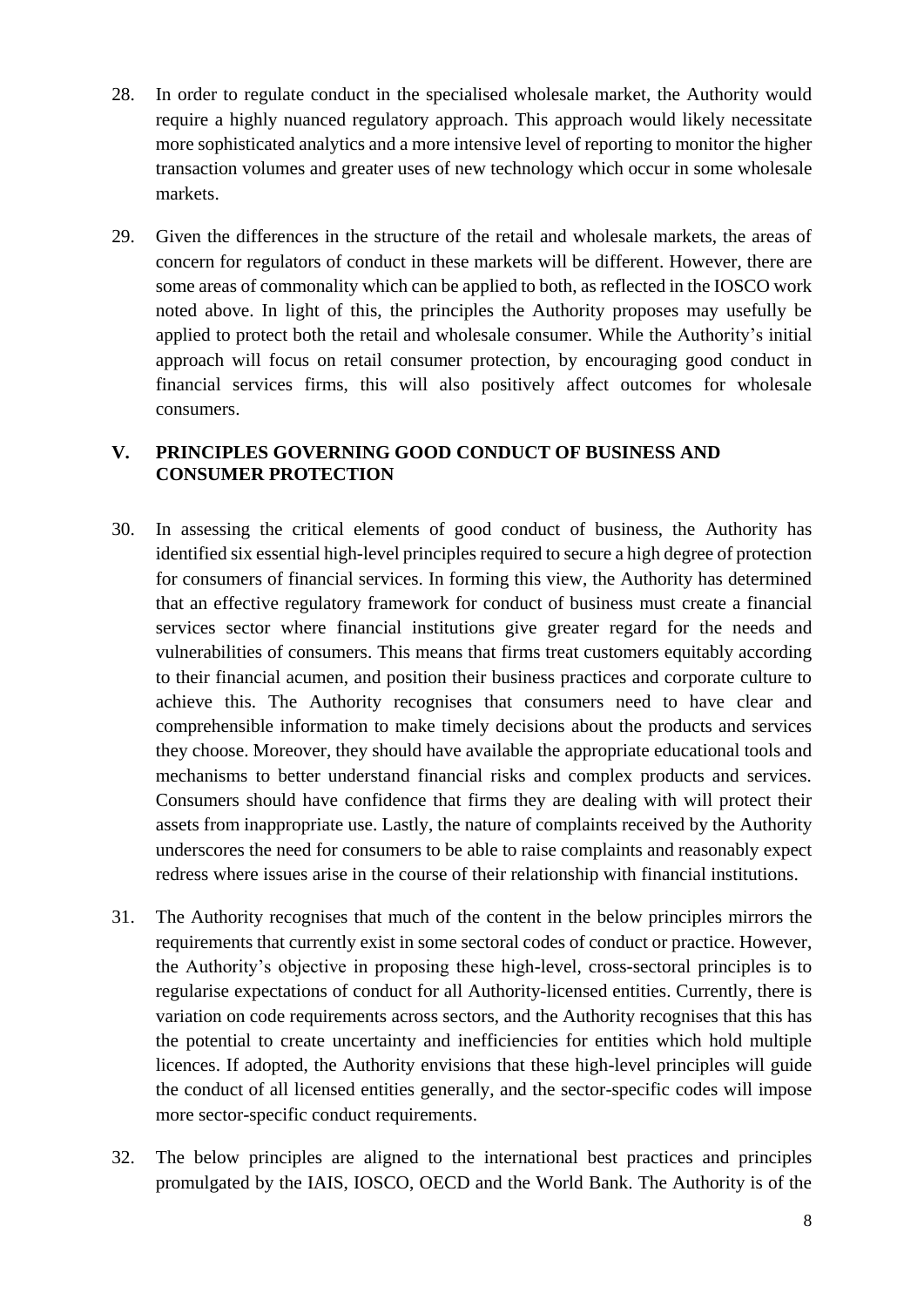view that the adoption of these principles will further underscore its commitment to its membership within such bodies (specifically, the IAIS and IOSCO). The Authority notes that although the emphasis and supervisory techniques will differ across sectors, the following principles would be applicable to all sectors unless noted.

- *1. Fair and equitable treatment of consumers*
- Firms should deal fairly and honestly with consumers at all stages of their relationship so that it is an integral part of the business culture
- Firms should consider the outcome for consumers of their products, services, procedures, strategies and practices
- Firms should avoid practices that harm consumers, particularly with respect to vulnerable and disadvantaged consumers
- Firms should provide consistent care and reporting to consumers throughout the duration of any relationship
- *2. Responsible business practices*
- Where possible, firms should assess the suitability of a product or service visa-vis the consumer's need, risk appetite and financial capacity
- Firms should not unduly limit the consumer's ability to cancel or transfer a product or service to another provider on the consumer's reasonable notice
- Firms should ensure that relevant staff and authorised agents are sufficiently qualified, trained and experienced to discharge their duties properly and are supervised appropriately
- Firms must manage conflicts of interest and must not unfairly place their interests above those of consumers
- Firms must have adequate systems and processes for the effective management and control of conduct risk in their business activities
- Firms should include monitoring on an ongoing basis to ensure that internal controls to protect consumers are being adhered to, with penalties for noncompliance
- *3. Disclosure and transparency*
- Firms should provide information that is complete, timely, accurate and not misleading regarding their goods and services, terms, conditions, applicable fees, commissions and final costs to enable consumers to make informed decisions
- Firms should ensure easy access to this information, especially to the key terms and conditions, regardless of the means of technology used
- Firms should communicate with consumers in language that is simple, easy to understand and ensure information is presented in a way that is likely to be understood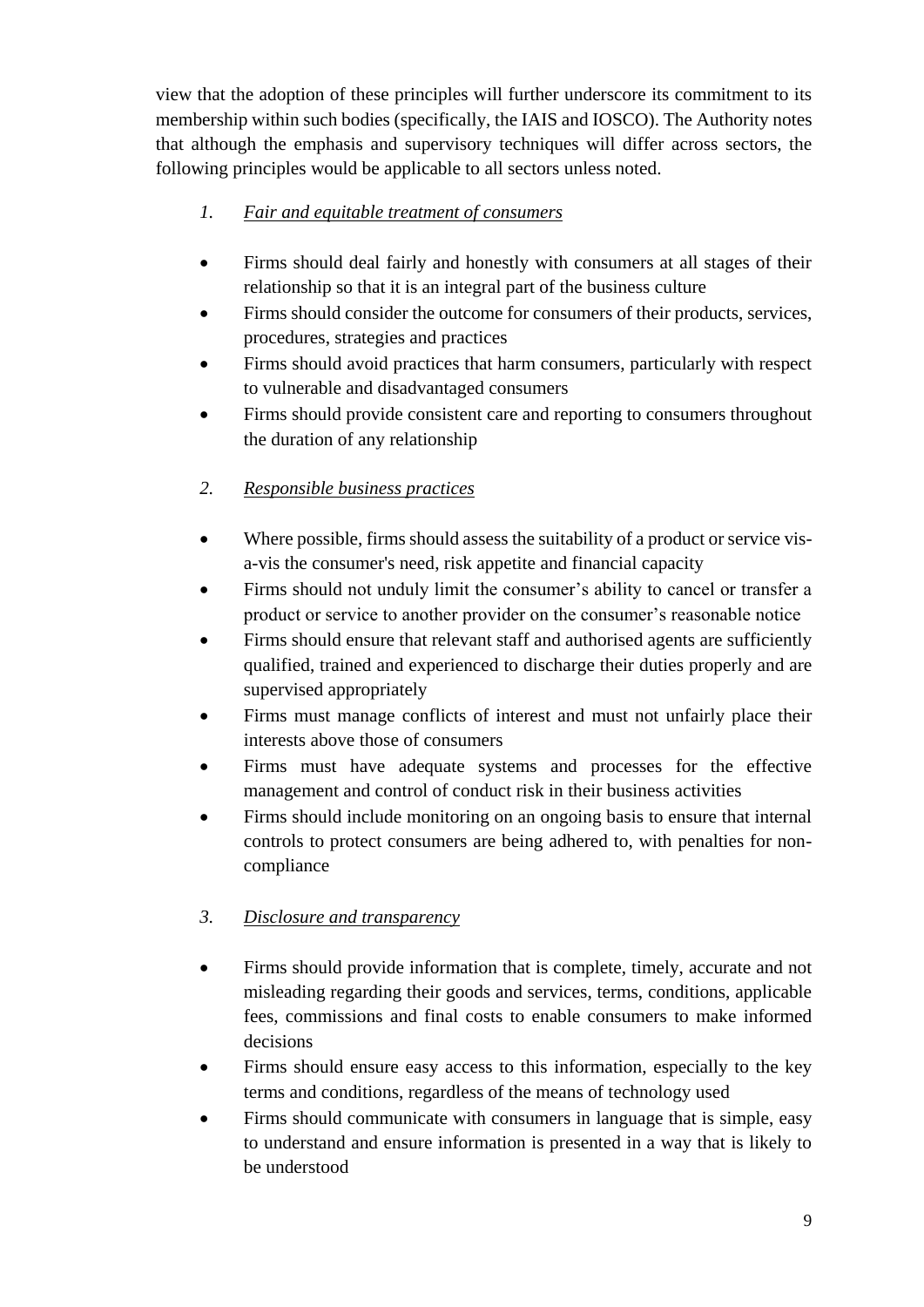## *4. Protection of consumer assets against loss, fraud and misuse*

 Firms should have in place appropriate controls and protection mechanisms for the protection of consumers' deposits, investments and other similar financial assets, including against fraud, misappropriation or other misuses

## *5. Dispute resolution mechanisms*

- Firms should make available complaints-handling mechanisms that provide consumers with expeditious, fair, transparent and effective dispute resolution without unnecessary cost or burden
- Firms should ensure that information on the complaints-handling procedure is publicly available, easy to locate and includes contact information for the responsible employee

## 6. *Financial education and awareness for retail consumers*

- Firms should, as appropriate, develop programmes and mechanisms to assist consumers with developing the knowledge and skills necessary to understand risks (including financial risks), to make informed decisions and to access competent and professional advice and assistance when needed
- Firms should appropriately inform consumers of their responsibilities to disclose relevant information and assist the firms in fulfilling its obligations
- 33. Overall, the Authority is of the view that these principles provide a pragmatic and reasonable basis for the regulation of financial services conduct of business from the respective standpoints of regulated financial institutions and consumers. The Authority intends that the principles will benefit the welfare of all consumers by:
	- Increasing consumer confidence and trust in the firms that they deal with
	- Setting certain reasonable expectations for consumers in their dealings with firms and with the financial services and products they purchase
	- Mitigating risks to consumers' harm from misconduct or unintended side effects from a firm's actions
	- Ensuring consumers are confident that the assets they entrust to a firm's care are protected from loss and will not be misused by the firm
	- Empowering the consumer to make well-informed decisions
- 34. In the regulation and supervision of conduct, it is the Authority's general expectation that consumers maintain a level of responsibility for their own choices and decisions. Equally, the Authority expects firms to use care in dealing with consumers and accommodating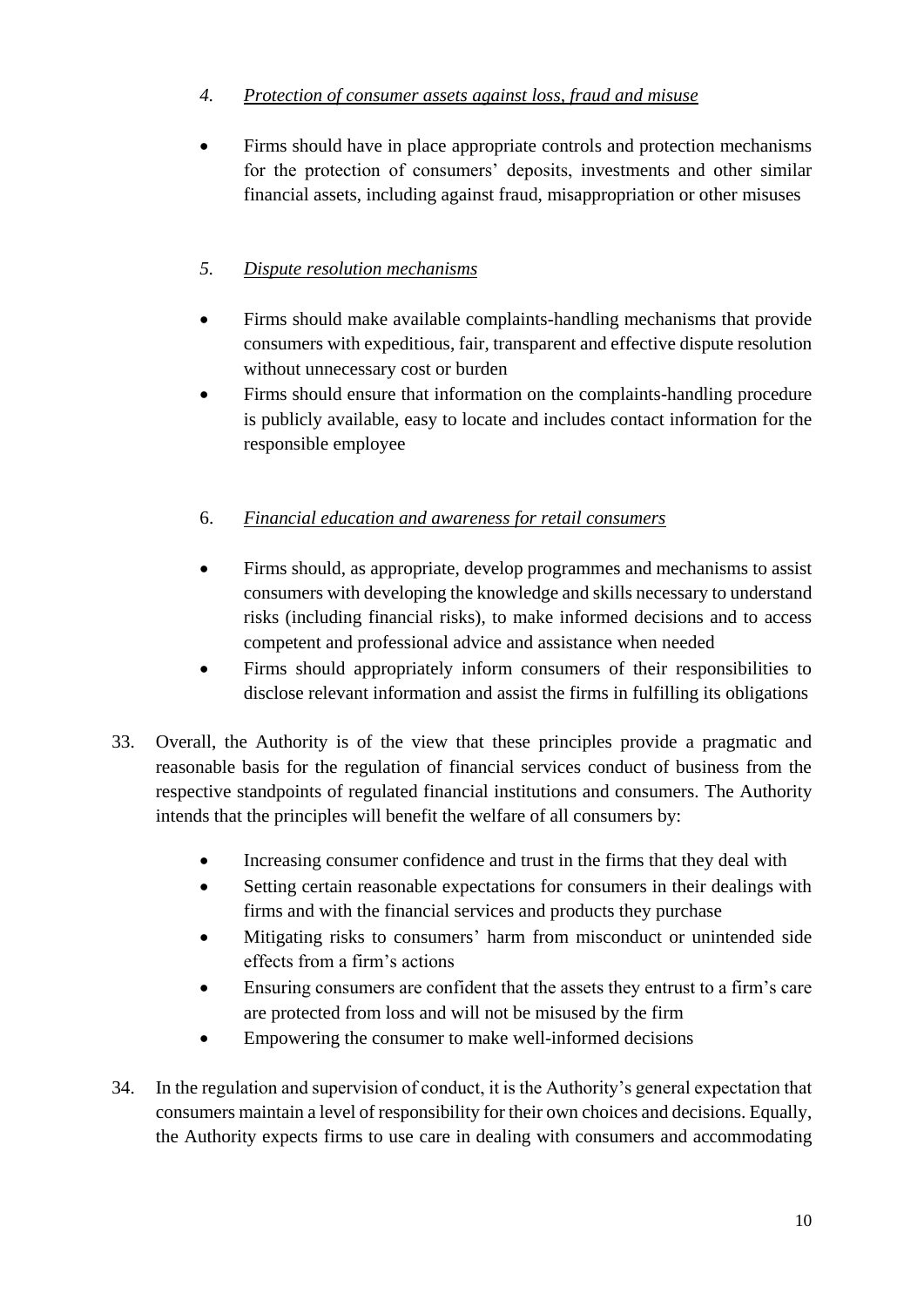varying degrees of consumer experience and expertise in relation to products, such that they enable consumers to make better decisions.

## **VI. WHAT ARE REASONABLE OUTCOMES FOR EFFECTIVE CONSUMER PROTECTION?**

- 35. In designing regulation for the protection of consumers, the Authority considers it important to remain guided by the outcomes to be achieved for consumers and, therefore, considers it important to raise discussion around these expected outcomes, which are:
	- Consumers have confidence and trust that the financial service providers they engage with will treat them fairly and with due skill and care
	- Consumers are provided (or are enabled to find) clear and timely information to capably make informed decisions
	- Where consumers have a dispute against a financial service provider, they are able to make a complaint, and the complaint is handled within a reasonable timeframe
- 36. The Authority considers that these three desired consumer outcomes concisely encapsulate the six elements of good conduct as outlined in the previous section. Moreover, these outcome statements are purposely drafted from the consumers' point of view, as they will regularise and set the bar for consumers' reasonable expectations in the way they engage with financial services firms moving forward.

## **VII. PROPOSED ROAD MAP TO ENHANCING REGULATORY OVERSIGHT**

- 37. The Authority is of the view that the foremost action to enhancing regulatory oversight for conduct of business is to utilise this DP to solicit further views to inform decision making. Based on the additional data received, the Authority will further refine the content and structure of the proposed principles and the framework supporting them. A proposed consultation paper will solicit further stakeholder feedback once the Authority has chosen the proposed approach it will take to achieving the objectives noted herein. Finally, the Authority will move to implement the high-level principles across all Authority-regulated financial services. These principles are ultimately intended to apply to services and products sold or marketed to retail and wholesale consumers alike, and the Authority will seek to engage with stakeholders to ensure that we take a pragmatic approach as we apply the principles.
- 38. Subsequent to this, the Authority is of the view that the next step would be to address sector-specific conduct of business requirements in a sector-by-sector approach. The Authority is of the view that the expansion of the regime to each sector should be riskbased, focusing on the risks posed to consumers by the products and services offered, the status of each market sector in Bermuda and the risk posed to Bermuda's financial stability by the firms' operations.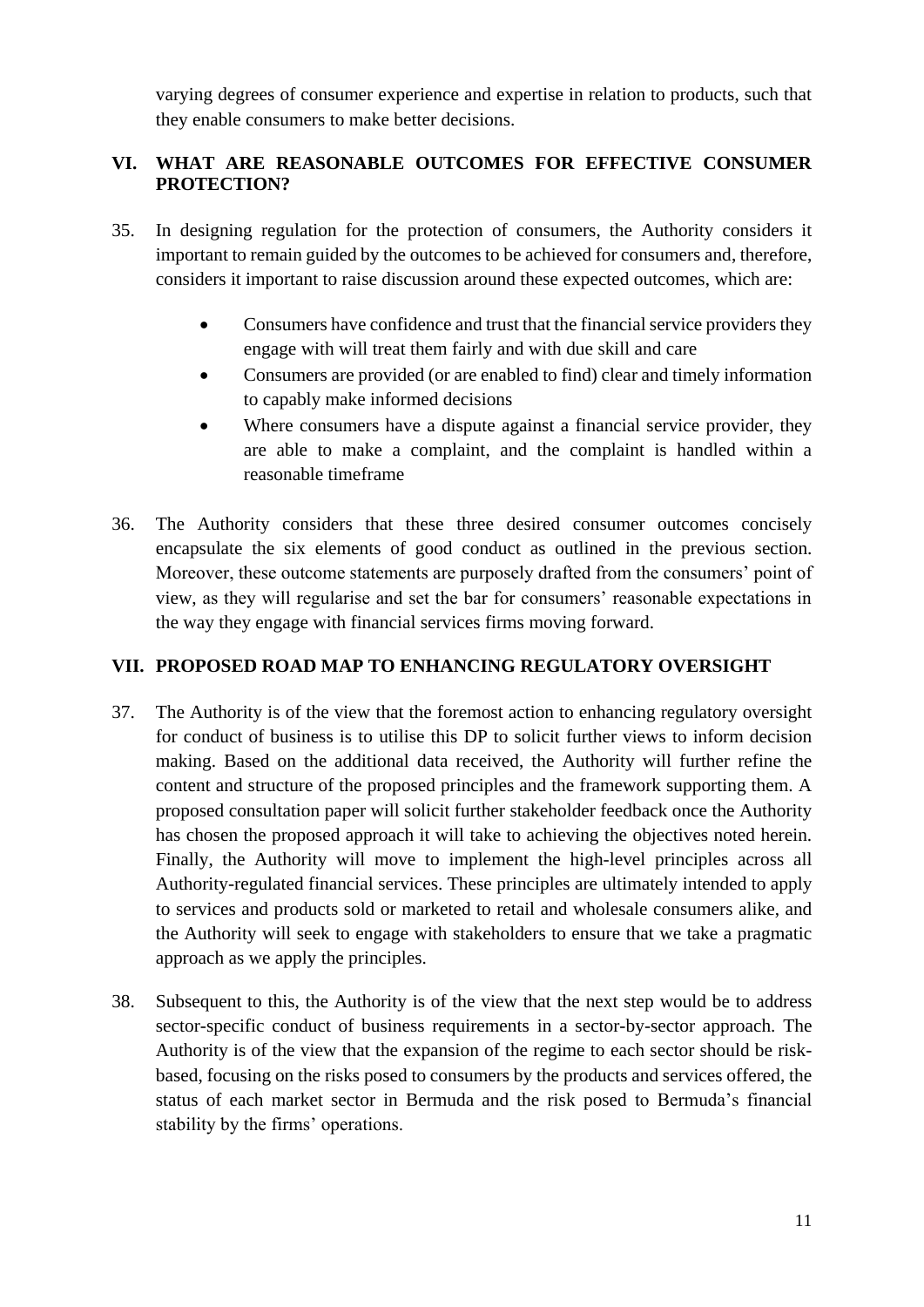## **VIII. CONCLUSION**

- 39. The matters expressed and proposals presented in this DP are intended to initiate dialogue regarding potential legislative and regulatory changes.
- 40. The Authority seeks input from stakeholders on the issues which have been raised regarding oversight of financial services sector conduct of business for the protection of consumers.
- 41. The Authority welcomes views on the points presented, as well as on other related issues which the reader may deem appropriate.
- 42. In order to make a better-informed determination on how to structure and implement the proposed conduct of business regime, the Authority has included as Surveys 1 and 2 to this DP, discussion questions for all financial services stakeholders, and a brief survey for consumers of financial services in Bermuda to further highlight areas of particular concern.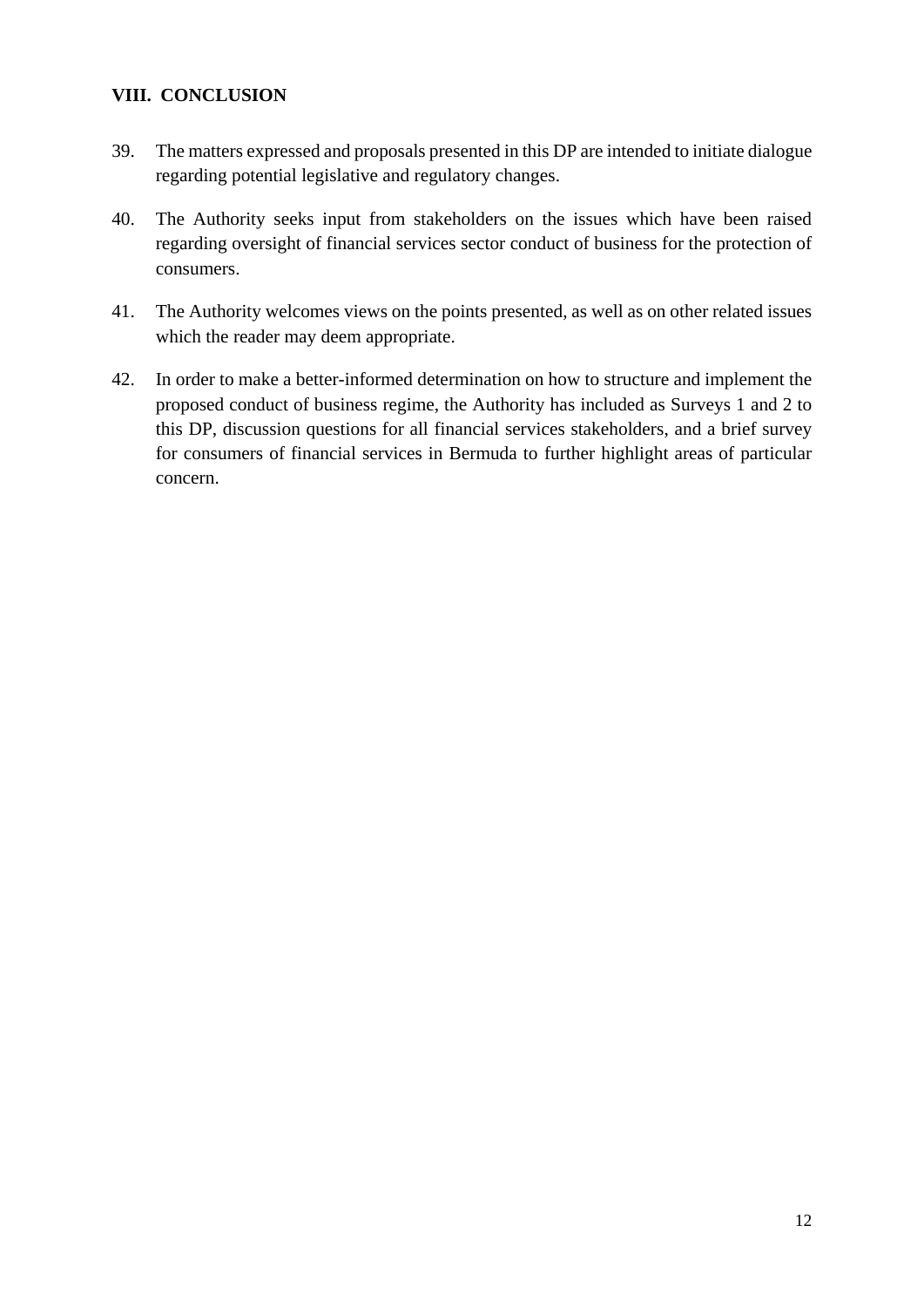#### **Discussion** questions for all stakeholders Survey 1

Please note that all information submitted to the Authority will be held in confidence, and individual responses will not be used. Collated data will be utilised internally to guide the Authority's decision making.

> 1. Do you agree the Authority should expand its mandate to include the supervision of the conduct of business in the financial services sectors it supervises?

| Yes No        |  |  |  |
|---------------|--|--|--|
| ⌒<br>Comment: |  |  |  |

2. Do you believe another organisation would be more appropriate than the Authority for carrying out supervision of financial consumer protection? If yes, which one?

| Yes No   |  |  |  |
|----------|--|--|--|
| Comment: |  |  |  |

3. Do you agree that it is appropriate for the Authority's conduct of business regime to focus on achieving consumer protection as its primary objective, or would another objective be more appropriate? If no, what other objectives would be more appropriate?

| Yes No   |
|----------|
| Comment: |

- 4. In your view, what type of institution has the greatest impact on consumers' well-being in Bermuda? (Please select one)
	- Banks
	- □ Credit Union
	- Insurers
	- $\Box$  Investment businesses
	- $\Box$  Investment funds
	- $\Box$  Fund administrators
	- $\square$  Digital asset businesses
	- $\Box$  Trust businesses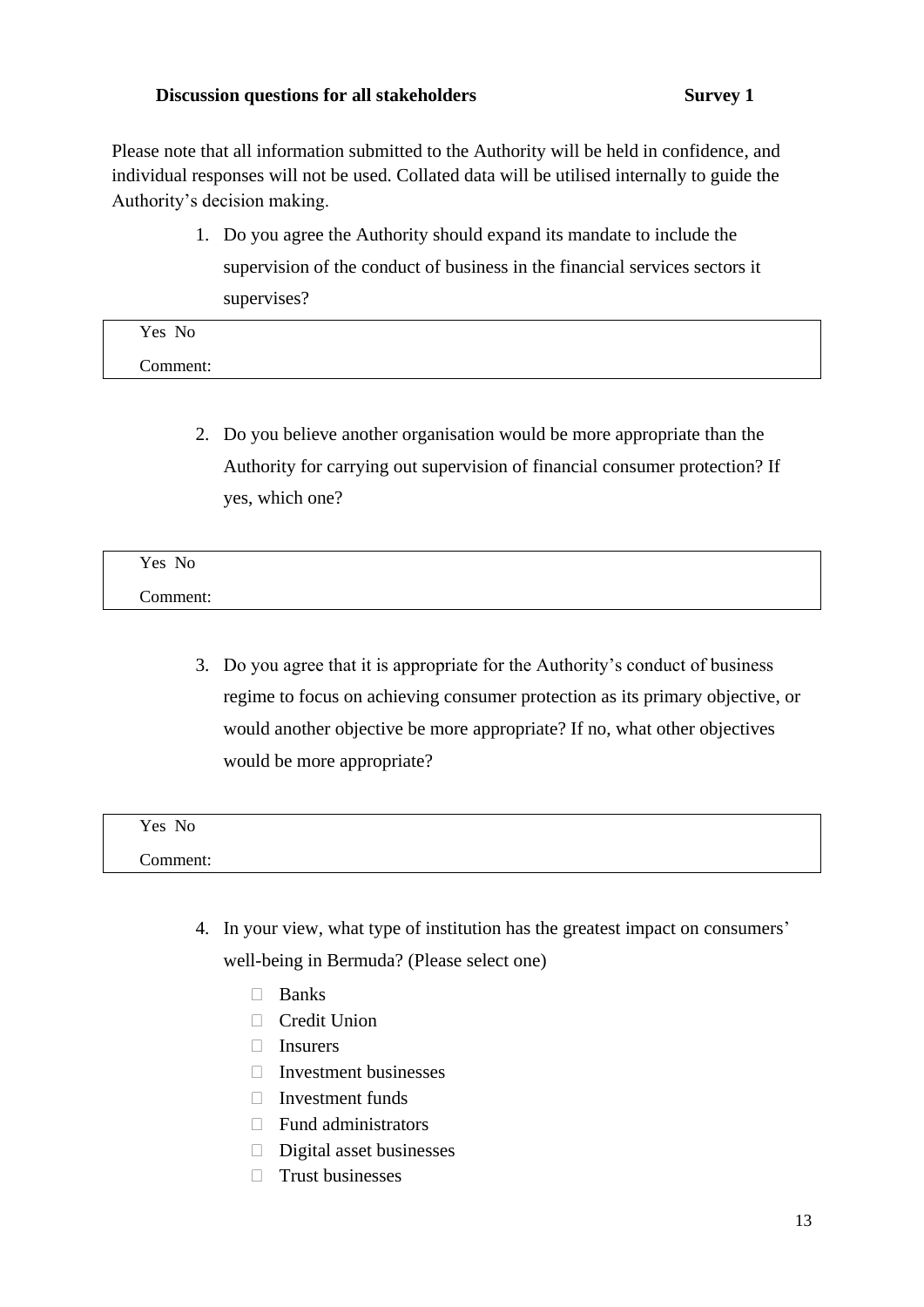- $\Box$  Corporate service providers
- $\Box$  Money service business
- $\Box$  Other (specify in the comment box below)
- 5. In your view, what type of financial product/service has the greatest impact on

consumers' well-being in Bermuda? (Please select one)

- $\Box$  Current accounts
- $\Box$  Savings accounts
- Credit cards
- Mortgages
- $\Box$  Other personal loans
- $\Box$  Discretionary investment management
- $\Box$  Financial advice
- $\Box$  Investment brokerage
- $\Box$  Mutual funds
- $\Box$  Private investment funds
- $\Box$  Unit trust funds
- $\Box$  Life insurance
- $\Box$  Personal general insurance (home, motor, marine, etc.)
- $\Box$  Commercial insurance
- $\Box$  Insurance brokerage
- Trustee services
- $\Box$  Money transfer services
- $\Box$  Corporate services
- $\Box$  Pay day loans
- $\Box$  Currency exchange
- $\Box$  Investment in crypto assets
- Digital asset transfer services
- $\Box$  Digital asset exchange
- $\Box$  Digital wallet services
- $\Box$  Digital asset issuances (formerly initial coin offerings)
- $\Box$  Other (specify in the comment box below)
- 6. Do you agree that the Authority's conduct regime should be targeted to protect only retail consumers, or should it also include wholesale consumers?

Only retail consumers Both retail and wholesale consumers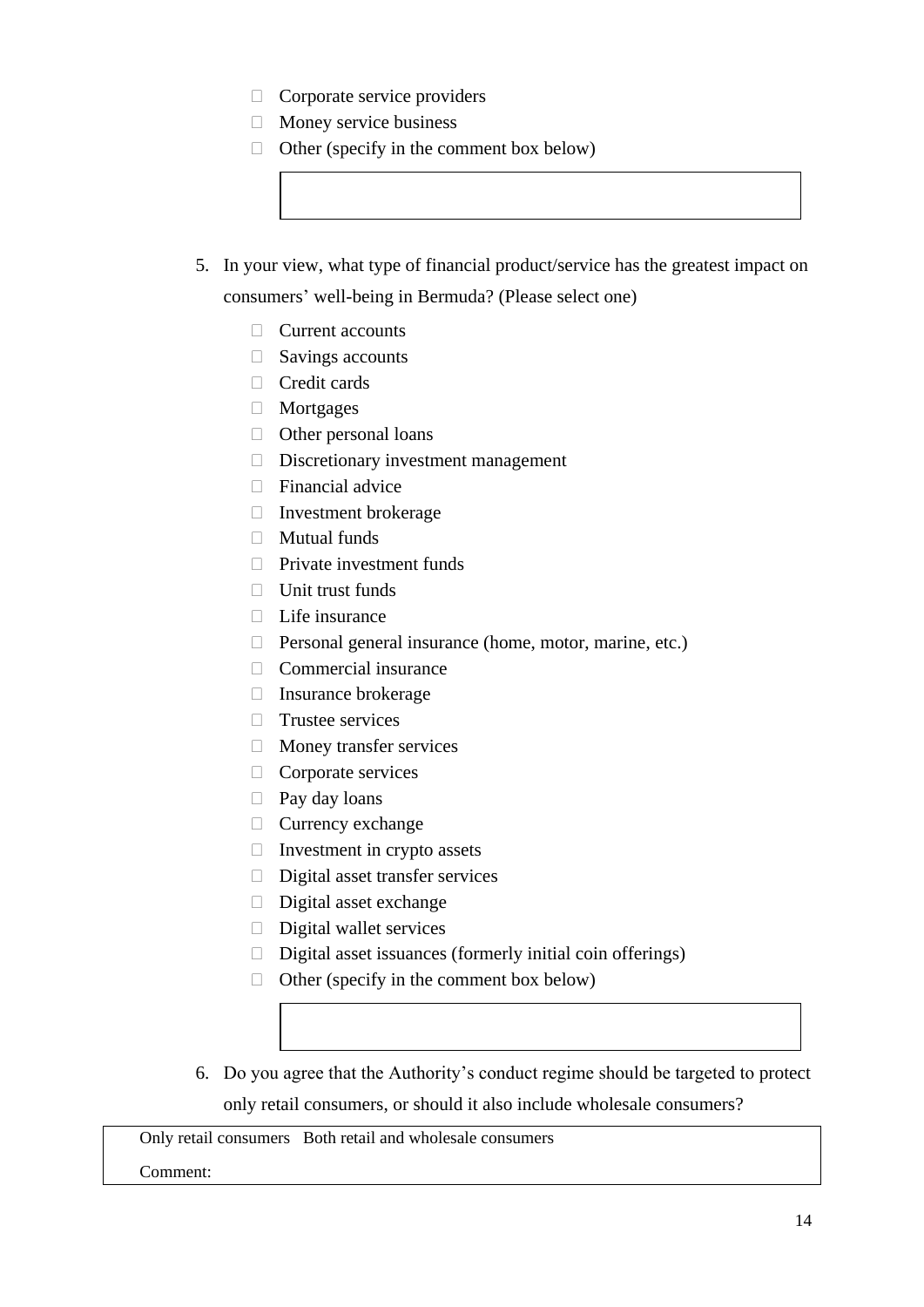7. Should small- and medium-sized businesses be included within the definition of retail consumers?

| Yes<br>No |  |
|-----------|--|
| comment:  |  |

8. Do you agree with the scope of the Authority's consumer protection principles? If no, why not?

| Yes<br>- -<br>N <sub>0</sub> |  |
|------------------------------|--|
| ∼<br>nn<br>1 I E<br>лι       |  |

9. Do you think the Authority should consider expanding the consumer protection principles to include other high-level principles? If yes, what else should be included?

| Yes<br>$N_{\Omega}$<br>11 O       |  |
|-----------------------------------|--|
| $\tilde{\phantom{a}}$<br>Comment: |  |

- 10. What do you feel is the most important consideration to be borne in mind by the Authority in formulating the framework for the application of the highlevel principles to ensure it continues to reflect the Authority's pragmatic approach to regulation?
- 11. Do you agree with the scope of the Authority's consumer protection principles? If no, why not?

| - -<br>$ -$<br>N∩<br>es.<br>- 11. |  |  |
|-----------------------------------|--|--|
| $\cdots$<br>unent.                |  |  |

12. Do you believe that the three outcomes outlined provide reasonable and fair expectations of firms for consumers? What other outcomes would you like to see?

| Yes<br>No     |  |
|---------------|--|
| ∼<br>:omment: |  |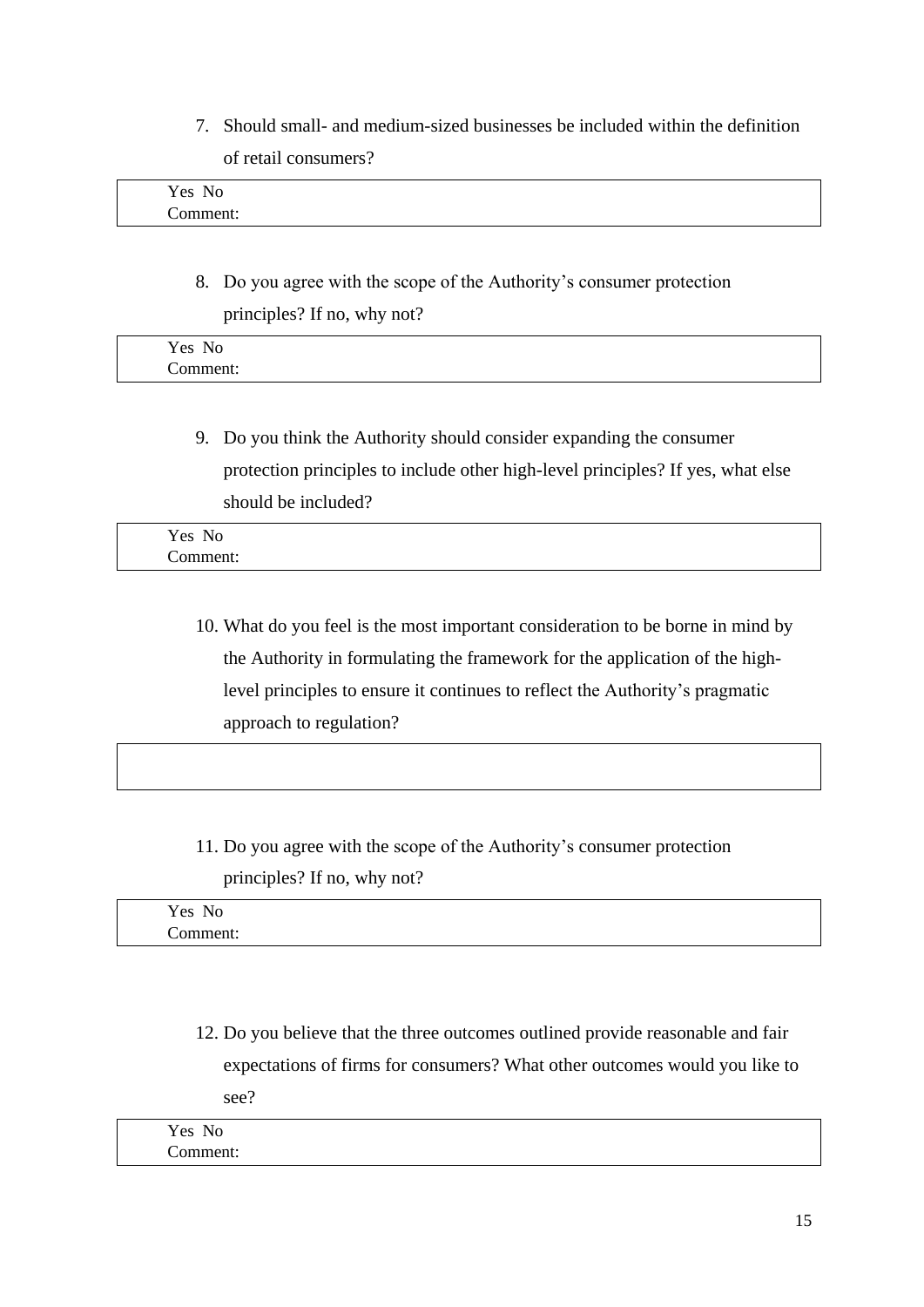13. Do you agree with the proposed road map for expanding the consumer protection regulatory regime? If not, what would you change?

| Yes No        |  |
|---------------|--|
| ∼<br>comment: |  |

14. Do you believe Bermuda's financial consumer protection supervision should be expanded to include sectors other than those currently supervised by the Authority? Which ones?

| Yes No             |  |  |
|--------------------|--|--|
| $\sim$<br>Comment: |  |  |

15. Do you believe that the above approach will achieve the outcomes outlined?

Why or why not?

Yes No Comment: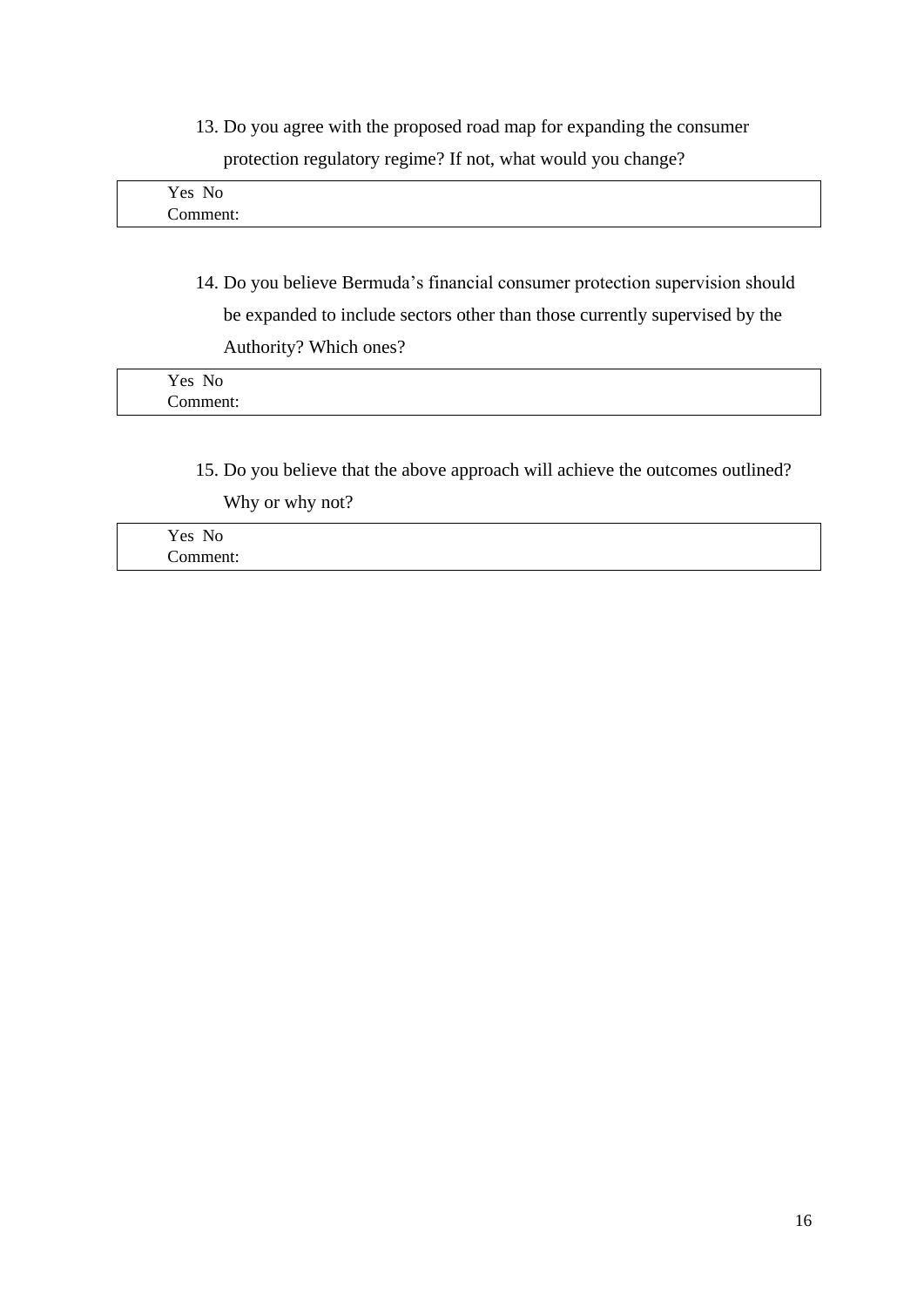### **Survey for consumers of financial services and products in Bermuda <b>Survey** 2

Please note that all information submitted to the Authority will be held in confidence, and individual responses will not be used. Collated data will be utilised internally to guide the Authority's decision making.

#### **1. What is your age range?**

|              | Under 18 |
|--------------|----------|
| $\mathbf{I}$ | 18-29    |
|              | 30-65    |
|              | $65+$    |

#### **2. What is your annual household income?**

| H            | Less than BD\$40,000     |
|--------------|--------------------------|
| $\Box$       | BD\$40,001-BD\$75,000    |
| $\Box$       | BD\$75,001-BD\$100,000   |
| $\Box$       | BD\$100,001-BD\$150,000  |
| $\mathbf{1}$ | Greater than BD\$150,000 |

#### **3. What is your current working status?**

- $\Box$  Employed full-time  $\Box$  Employed – part-time
- Unemployed
- $\Box$  Retired or semi-retired (i.e. drawing on a pension but still working)

#### **4. Which of the following best describes financial decision-making in your household?**

| I am the main decision-maker in the household                                                   |
|-------------------------------------------------------------------------------------------------|
| I make my own decisions, but not those for other adults in the household                        |
| I share responsibility with my spouse, partner or other adult                                   |
| I leave most financial matters to my spouse, partner or other adult                             |
| All of my financial matters are dealt with by my spouse, partner, adult children or other adult |
| am unsure                                                                                       |

### **5. Which of the following financial services/products do you currently use? (Please choose all that apply)**

- $\Box$  Current accounts
- $\Box$  Savings accounts
- D Credit cards
- Mortgages
- Other personal loans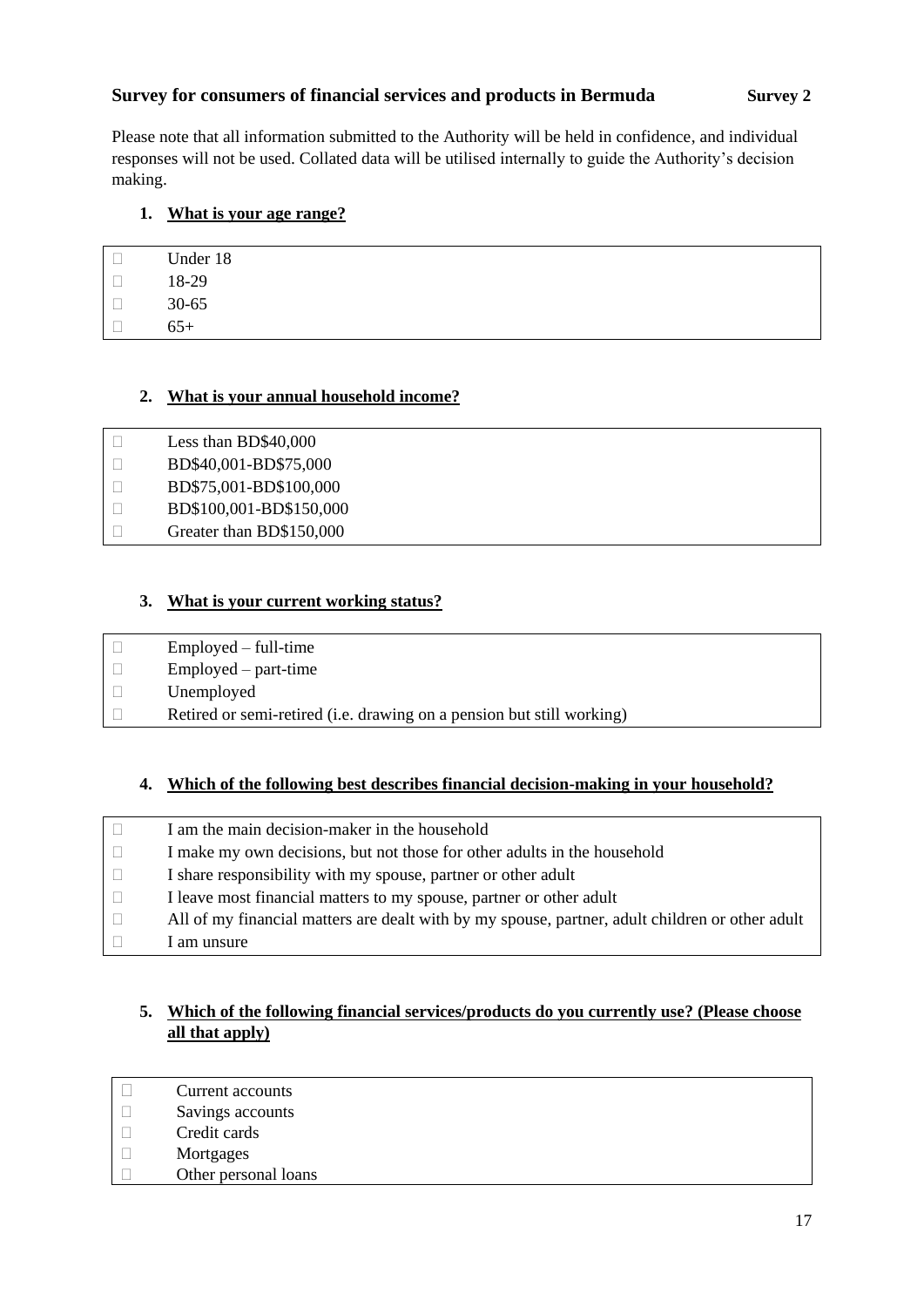- $\square$  Discretionary investment management
- $\Box$  Financial advice
- Investment brokerage
- Mutual funds
- $\neg$  Private investment funds
- $\Box$  Unit trust funds
- $\Box$  Life insurance
- $\Box$  Personal general insurance (home, motor, marine etc.)
- Commercial insurance
- Insurance brokerage
- □ Trust
- Corporate services
- **Money transfer services**
- $\Box$  Pay day loans
- D Currency exchange
- $\Box$  Investments in crypto assets
- Digital asset transfer services
- Digital asset exchange
- $\square$  Digital wallet services
- $\square$  Digital asset issuance (formerly initial coin offerings)

#### Comment

#### **6. If you do not use any of these products/services in question 5, what is the primary reason? (Please comment below)**

**7. Please indicate if any of the products in question 5 are provided by your employer as part of your company's remuneration package (i.e. you did not choose these products/providers yourself; you are merely utilising them).**

Yes No

Comment:

#### **8. Which types of investment do you currently hold? (Please choose all that apply)**

 $\Box$  I don't have any investments  $\Box$  I am unsure of the type(s) of investments I hold □ Pension (not social insurance)  $\Box$  Life insurance Unit trust or managed fund  $\Box$  Savings, cash or bank/term deposit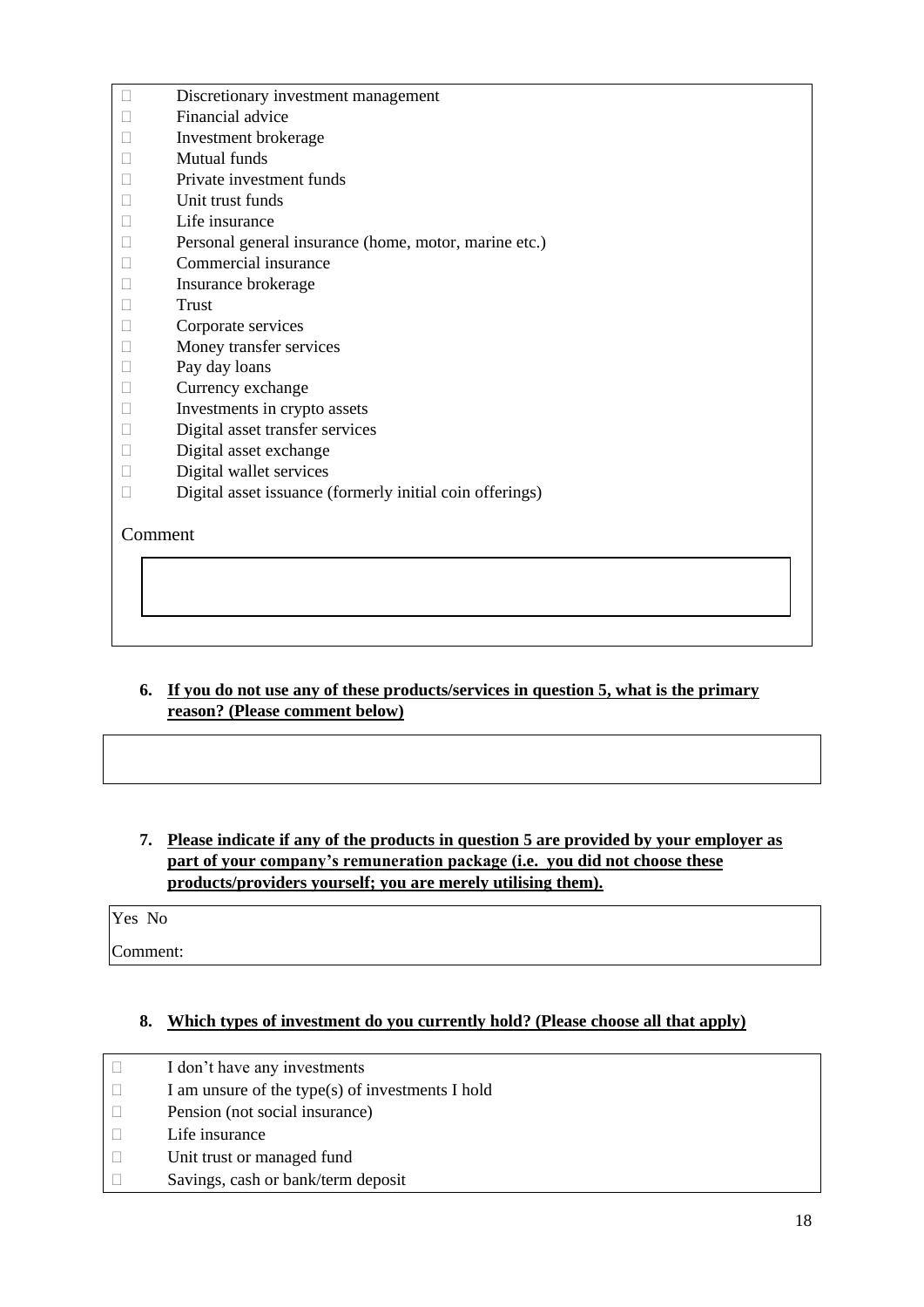| <b>Shares</b>                              |
|--------------------------------------------|
| Investment portfolio managed by an advisor |

#### **9. Are your accounts held in: (Please choose one)**

| Bermuda dollars only                         |
|----------------------------------------------|
| A mix of Bermuda dollars and other currency  |
| Only a currency which is not Bermuda dollars |
| 1 am unsure                                  |

#### **10. Are your accounts held with: (Please choose one)**

| A financial services provider in Bermuda                              |
|-----------------------------------------------------------------------|
| A financial services provider located outside of Bermuda              |
| A mix of financial services providers located in Bermuda and overseas |
| I am unsure of my financial services provider's location              |

#### **11. Are you aware of the Bermuda Deposit Insurance Corporation?**

| Yes No   |  |  |  |
|----------|--|--|--|
| Comment: |  |  |  |

#### **12. Do you believe Bermuda should have an independent official to assist parties with resolving complaints by financial services consumers?**

Yes No

Comment:

#### **13. Has your financial services provider communicated with you in the last 12 months regarding your financial services product?**

Yes No

Comment:

## **14. Do you receive regular account statements?**

Yes No Comment:

#### **15. Do you use an online portal to access your financial services account information?**

Yes No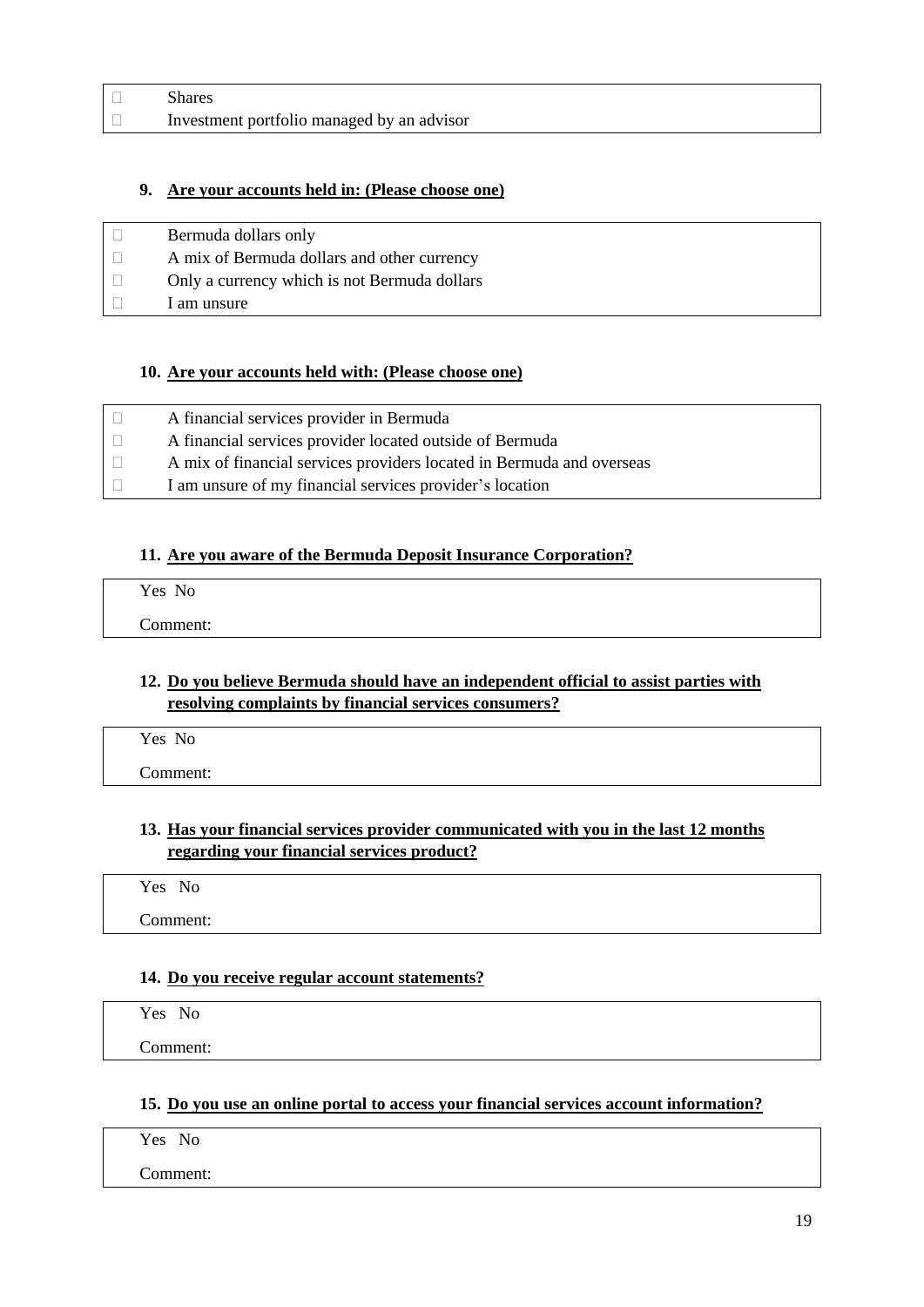#### **16. Have you closed an account with any financial services provider within the last 12 months?**

Yes No

Comment:

#### **17. If yes, did you experience any difficulty closing your account?**

Yes No N/A

Comment:

#### **Thinking of your most recent interaction with one of your financial services providers, please assess your agreement with the following statements:**

#### **18. I feel my financial services provider treats me fairly.**

Strongly agree Agree Neither agree nor disagree Disagree Strongly Disagree I am unsure

Comment:

#### **19. I feel the staff were knowledgeable about the product/service they were selling me.**

Strongly agree Agree Neither agree nor disagree Disagree Strongly Disagree I am unsure

Comment:

#### **20. I feel the information they provided me was appropriate and easy to understand.**

Strongly agree Agree Neither agree nor disagree Disagree Strongly Disagree I am unsure

Comment:

#### **21. I feel they answered my questions clearly and knowledgeably.**

Strongly agree Agree Neither agree nor disagree Disagree Strongly Disagree I am unsure

Comment:

#### **22. I feel they took the time to understand what my needs/circumstances are.**

Strongly agree Agree Neither agree nor disagree Disagree Strongly Disagree I am unsure

Comment:

#### **23. I feel the product/service I purchased was appropriate for my needs.**

Strongly agree Agree Neither agree nor disagree Disagree Strongly Disagree I am unsure

Comment:

#### **24. I feel the fees/commissions/terms and conditions associated with the product/services were clear to me.**

Strongly agree Agree Neither agree nor disagree Disagree Strongly Disagree I am unsure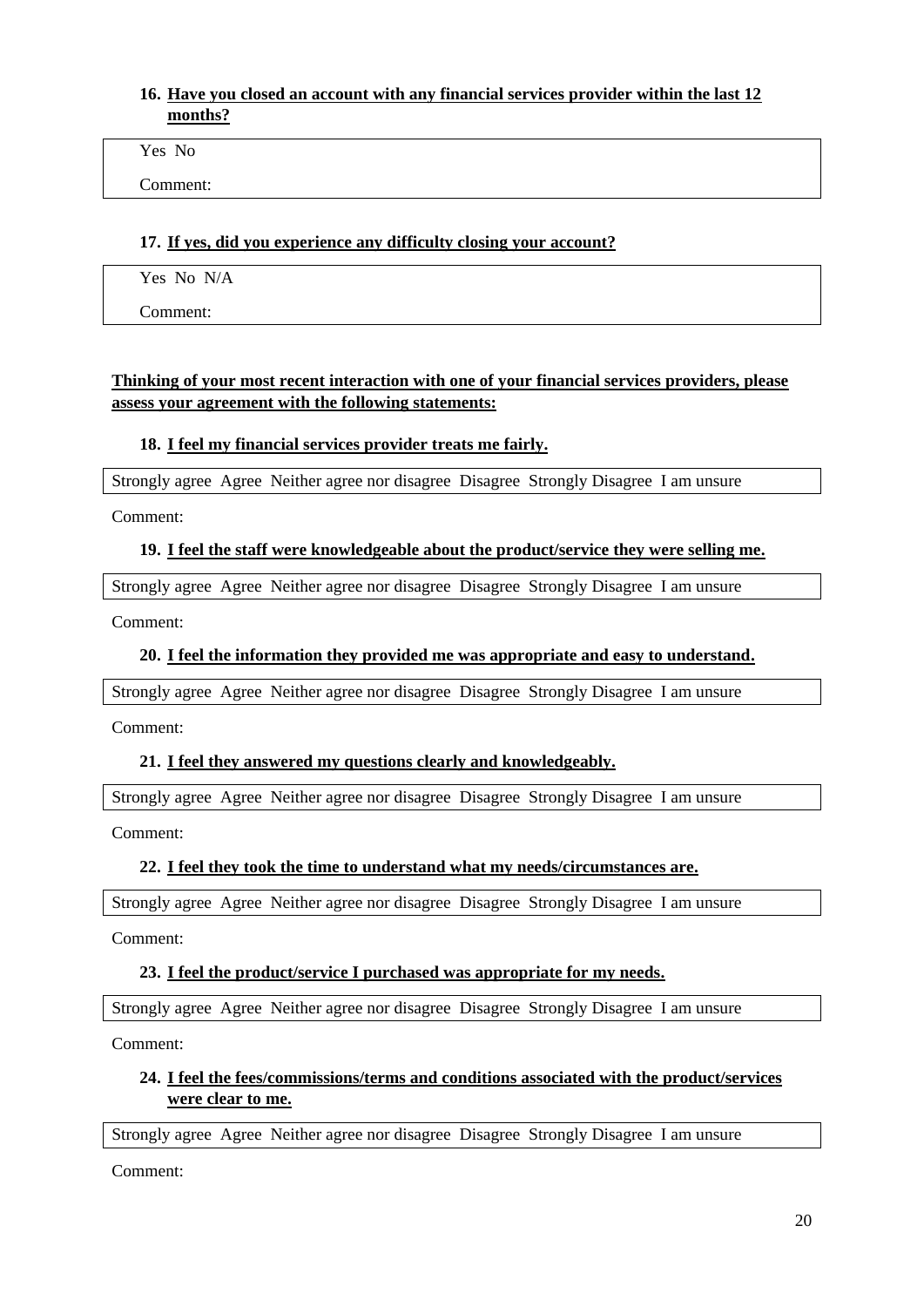#### **25. I feel my financial services provider gives good customer service.**

Strongly agree Agree Neither agree nor disagree Disagree Strongly Disagree I am unsure

Comment:

#### **26. I trust my financial services provider.**

Strongly agree Agree Neither agree nor disagree Disagree Strongly Disagree I am unsure

Comment:

#### **27. I only hear from my financial service provider when they are trying to sell me something.**

Strongly agree Agree Neither agree nor disagree Disagree Strongly Disagree I am unsure

Comment:

#### **28. I know where to go/whom to contact to receive information from my financial services provider.**

Strongly agree Agree Neither agree nor disagree Disagree Strongly Disagree I am unsure

Comment:

#### **29. I feel that my financial services provider was responsive initially, but now I never hear from them.**

Strongly agree Agree Neither agree nor disagree Disagree Strongly Disagree I am unsure

Comment:

#### **30. I know how to make a complaint about my financial service provider's products/services.**

Strongly agree Agree Neither agree nor disagree Disagree Strongly Disagree I am unsure

Comment:

## **31. I have made a complaint about my financial service provider and it was handled appropriately.**

Strongly agree Agree Neither agree nor disagree Disagree Strongly Disagree N/A

Comment:

#### **32. I would know how to switch products/services or close my account if need be.**

Strongly agree Agree Neither agree nor disagree Disagree Strongly Disagree I am unsure

Comment:

#### **33. I feel confident and knowledgeable in managing my money.**

Strongly agree Agree Neither agree nor disagree Disagree Strongly Disagree I am unsure